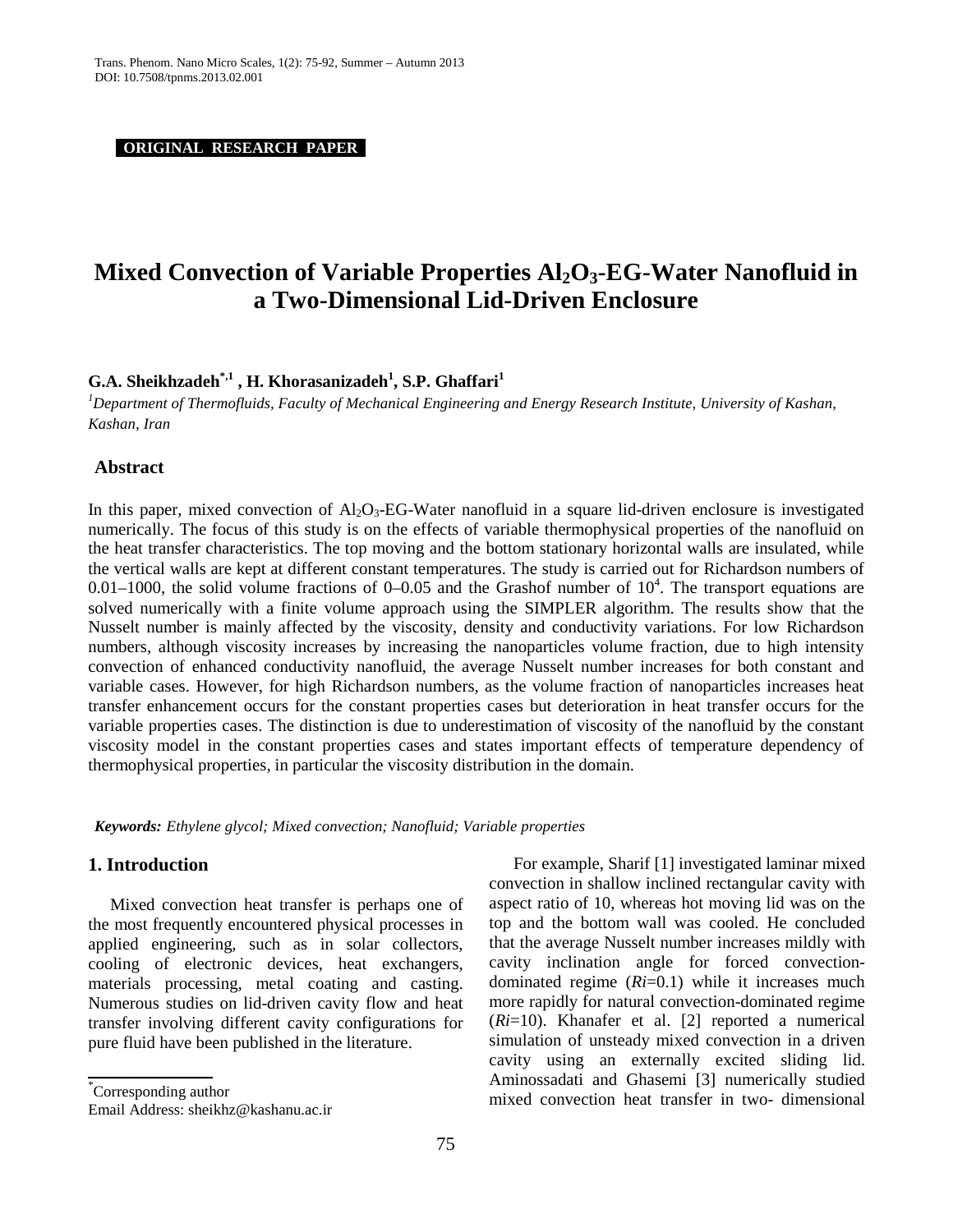|                                                                                                                                                                                                                                                                                                                                                                                                                                | <b>Nomenclature</b>                                            | u, v          | Dimensional x and y components of                  |
|--------------------------------------------------------------------------------------------------------------------------------------------------------------------------------------------------------------------------------------------------------------------------------------------------------------------------------------------------------------------------------------------------------------------------------|----------------------------------------------------------------|---------------|----------------------------------------------------|
|                                                                                                                                                                                                                                                                                                                                                                                                                                |                                                                |               | velocity $(m s-1)$                                 |
| $\mathbf{c}_{\rm p}$                                                                                                                                                                                                                                                                                                                                                                                                           | Specific heat at constant pressure $(J kg^{-1} K^{-1})$        | $U_{o}$       | Velocity of the moving lid $(m s-1)$               |
| d                                                                                                                                                                                                                                                                                                                                                                                                                              | Diameter (m)                                                   | x, y          | Dimensional coordinates (m)                        |
| $\mathbf{g}% _{T}=\mathbf{g}_{T}=\mathbf{g}_{T}=\mathbf{g}_{T}=\mathbf{g}_{T}=\mathbf{g}_{T}=\mathbf{g}_{T}=\mathbf{g}_{T}=\mathbf{g}_{T}=\mathbf{g}_{T}=\mathbf{g}_{T}=\mathbf{g}_{T}=\mathbf{g}_{T}=\mathbf{g}_{T}=\mathbf{g}_{T}=\mathbf{g}_{T}=\mathbf{g}_{T}=\mathbf{g}_{T}=\mathbf{g}_{T}=\mathbf{g}_{T}=\mathbf{g}_{T}=\mathbf{g}_{T}=\mathbf{g}_{T}=\mathbf{g}_{T}=\mathbf{g}_{T}=\mathbf{g}_{T}=\mathbf{g}_{T}=\math$ | Gravitational acceleration (m $s^2$ )                          | X, Y          | Dimensionless coordinates                          |
| $\boldsymbol{h}$                                                                                                                                                                                                                                                                                                                                                                                                               | Heat transfer coefficient (W m <sup>-2</sup> K <sup>-1</sup> ) |               | <b>Greek symbols</b>                               |
| H                                                                                                                                                                                                                                                                                                                                                                                                                              | The height of the cavity (m)                                   | $\alpha$      | Thermal diffusivity $(m^2 s^{-1})$                 |
| $\bf K$                                                                                                                                                                                                                                                                                                                                                                                                                        | Thermal conductivity (W $m^{-1} K^{-1}$ )                      | β             | Thermal expansion coefficient $(K^{-1})$           |
| L                                                                                                                                                                                                                                                                                                                                                                                                                              | The length of the cavity (m)                                   | $\theta$      | Dimensionless temperature                          |
| Nu                                                                                                                                                                                                                                                                                                                                                                                                                             | Local Nusselt number                                           | К             | Boltzmann constant, $1.3806503\times10^{-23}$ , (J |
|                                                                                                                                                                                                                                                                                                                                                                                                                                |                                                                |               | $K^{-1}$ )                                         |
| $Nu_{avg}$                                                                                                                                                                                                                                                                                                                                                                                                                     | Average Nusselt number                                         | μ             | Viscosity (Pa s)                                   |
| $\mathbf P$                                                                                                                                                                                                                                                                                                                                                                                                                    | Pressure (Pa)                                                  | ξ             | Ethylene-Glycol volumetric concentration           |
| Pr                                                                                                                                                                                                                                                                                                                                                                                                                             | Prandtl number                                                 | ρ             | Density ( $kg \text{ m}^{-3}$ )                    |
| Ri                                                                                                                                                                                                                                                                                                                                                                                                                             | Richardson number                                              | Φ             | Particle volumetric concentration                  |
| Re                                                                                                                                                                                                                                                                                                                                                                                                                             | Reynolds number                                                | ψ             | Stream function                                    |
| Ra                                                                                                                                                                                                                                                                                                                                                                                                                             | Rayleigh number                                                | Ω             | Ttilt angle                                        |
| Gr                                                                                                                                                                                                                                                                                                                                                                                                                             | Grashof number                                                 |               | <b>Subscripts</b>                                  |
| T                                                                                                                                                                                                                                                                                                                                                                                                                              | Temperature (K)                                                | Avg           | Average over the cavity length                     |
| $T_{o}$                                                                                                                                                                                                                                                                                                                                                                                                                        | Reference temperature, 298 K                                   | $\mathcal{C}$ | Cold                                               |
|                                                                                                                                                                                                                                                                                                                                                                                                                                |                                                                | EG            | Ethylene-Glycol                                    |
|                                                                                                                                                                                                                                                                                                                                                                                                                                |                                                                | $\mathbf f$   | Base or pure fluid                                 |
|                                                                                                                                                                                                                                                                                                                                                                                                                                |                                                                |               | <b>Superscripts</b>                                |
|                                                                                                                                                                                                                                                                                                                                                                                                                                |                                                                | ∗             | Dimensionless properties                           |

horizontal channel whit three different heating modes which related to the location of heat source on the left, bottom or right wall of the cavity. As the cavity aspect ratio increased, at a fixed value of Richardson number, noticeable improvement in the heat transfer observed for the three different heating modes considered. Venkatasubbaiah [4] studied the effect of buoyancy on the stability in mixed convection flow over a horizontal plate. The non-similar mixed convection boundary layer equations were solved directly by direct integration method without any approximation for non-similar terms.

Their results showed that the flow becomes less stable as the buoyancy force increases for assisting mixed convection flow and more stable as the buoyancy force increases for the opposing mixed convection flow.

 The heat transfer fluids such as water, ethylene glycol or propylene glycol are used in many industrial applications. Low thermal conductivity is a primary limitation in the development of energy-efficient heat transfer fluids. Therefore, a new class of heat transfer fluids, called nanofluids, can be designed by suspending metallic nanoparticles in conventional heat transfer fluids. During near the two last decades, nanofluids have attracted more attention of the heat transfer community. Use of metallic nanoparticles with high thermal conductivity will increase the effective thermal conductivity of these types of fluids remarkably. Experimental and numerical results show that in forced convection and for a given Reynolds number, the convective heat transfer coefficient increases by increasing the particles volume fraction [5-8]. However, enhancement of natural convection heat transfer by using nanofluids is still controversial; thus, there is a debate on the role of nanoparticles on heat transfer enhancement in natural convection applications.

 During the last couple of years, numerous studies on lid-driven cavity flow and heat transfer for nanofluids have been done. Tiwari and Das [9] numerically investigated the behavior of copper– water nanofluid in a two sided lid-driven differentially heated cavity. They considered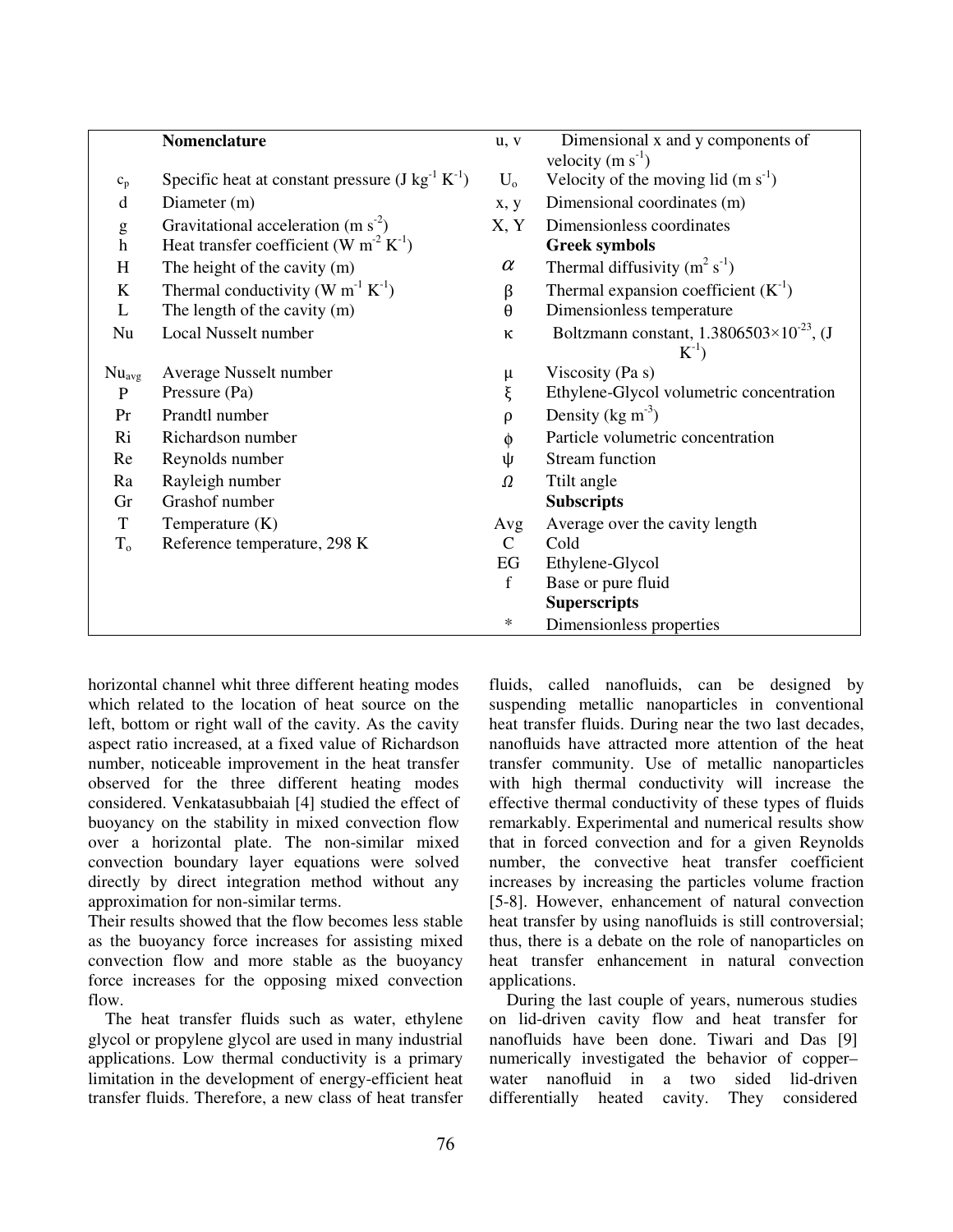different cases characterized by the direction of movement of walls and found that both the Richardson number and the direction of moving walls influence the fluid flow and thermal behavior. Muthtamilselvan et al.[10] numerically studied the mixed convection in a lid-driven enclosure filled with copper–water nanofluid for various aspect ratios. It was shown that both the aspect ratio and solid volume fraction affect the fluid flow and heat transfer in the enclosure. Talebi et al. [11] numerically investigated the flow pattern and temperature fields in a lid-driven cavity utilizing copper–water nanofluid. They showed at a given Reynolds and Rayleigh numbers, solid concentration has a positive effect on heat transfer enhancement. A numerical investigation of mixed convection flow through a copper–water nanofluid in a square cavity with inlet and outlet ports was executed by Shahi et al. [12]. They investigated the effect of presence of. nanoparticles on the hydrodynamic and thermal characteristics of flow at various Richardson numbers. Abu-nada and Chamkha [13] numerically investigated the effect of nanoparticles volume fraction and enclosure inclination angle on the heat transfer characteristics for steady mixed convection flow in a lid-driven inclined square enclosure filled with water-Al2O3 nanofluid. They found that the heat transfer mechanisms and the flow characteristics inside the cavity are strongly dependent on the Richardson number. Also addition of nanoparticles to the base fluid in mixed convection causes enhancement in heat transfer, which is accentuated by inclination of the enclosure. Billah et al. [14] made a numerical investigation of copper-water nanofluid heat transfer in an inclined lid-driven triangular enclosure by using the Galerkin finite element method. Numerical results were obtained for a wide range of parameters such as the Richardson number, tilt angle and nanofluid volume fraction. It was found that the tilt angle strongly affects the fluid flow and heat transfer in the enclosure at the three convective regimes. Chamkha and Abu-nada [15] investigated the steady laminar mixed convection flow and heat transfer of a nanofluid made up of water and  $Al_2O_3$  in single and double lid-driven square cavities. They considered the effect of viscosity models, hence used two models to approximate nanofluid viscosity. They found that increase in volume fraction of nanoparticles causes heat transfer enhancement at moderate and large Richardson numbers using both nanofluid models for

both single and double lid cavity configuration. However, for small Richardson number one of the models predicted reduction in the average Nusselt number with increasing in volume fraction of nanoparticles. Khorasanizadeh et al. [16] studied the effect of Reynolds number, Rayleigh number and use of Cu-water nanofluid on thermal and flow characteristics and entropy generation in a lid-driven square cavity. They showed that use of nanofluid causes a higher intensity flow and thus induces the heat transfer and produces a higher Nusselt number. Sheikhzadeh et al. [17] numerically investigated the steady laminar mixed convection flow in a concentric annulus with rotating inner cylinder filled with Al2O3-water nanofluid. They found that the average Nusselt number decreases with increasing the Reynolds number and increases by increasing the Rayleigh number.

 Up to now, most numerical studies have used the Brinkman model for viscosity [18] and Maxwell model for thermal conductivity [19]. These models have some defects. The Brinkman model does not consider the effect of nanofluid temperature and nanoparticles size. The Maxwell model is regardless of temperature and the Brownian motion, which is an important mechanism for heat transfer in nanofluids. Namburu et al. [20] studied experimentally the effect of nanoparticles concentration and nanoparticles size on nanofluids viscosity under a wide range of temperatures. The nanofluid used in their experiments was a mixture of 60:40 (by mass) Ethylene-Glycol and water (EG-water) containing CuO nanoparticles. They inferred that for different volume fraction of nanoparticles the nanofluid viscosity drops with temperature. Also in another study, Namburu etal. [21]investigated experimentally the viscosity and specific heat of nanofluids comprised of silicon dioxide  $(SiO<sub>2</sub>)$  nanoparticles with various diameters suspended in a 60:40 (by mass) EG-water mixture under a wide range of temperatures. Moreover, Sahoo et al. [22] and Vajjha et al. [23-25] examined experimentally the effect of nanoparticles type on nanofluids thermophysical properties under a wide range of temperatures. The nanofluids used in their experiments were 60:40 (by mass) mixtures of EG-water containing  $Al_2O_3$ ,  $Sb_2O_5$ ,  $SnO_2$ ,  $ZnO$ ,  $CuO$  and  $SiO_2$  nanoparticles. They compared the measured values with predictions of the existing equations for the nanofluid properties. In some cases agreement with the experimental data was not observed. Therefore, from physical point of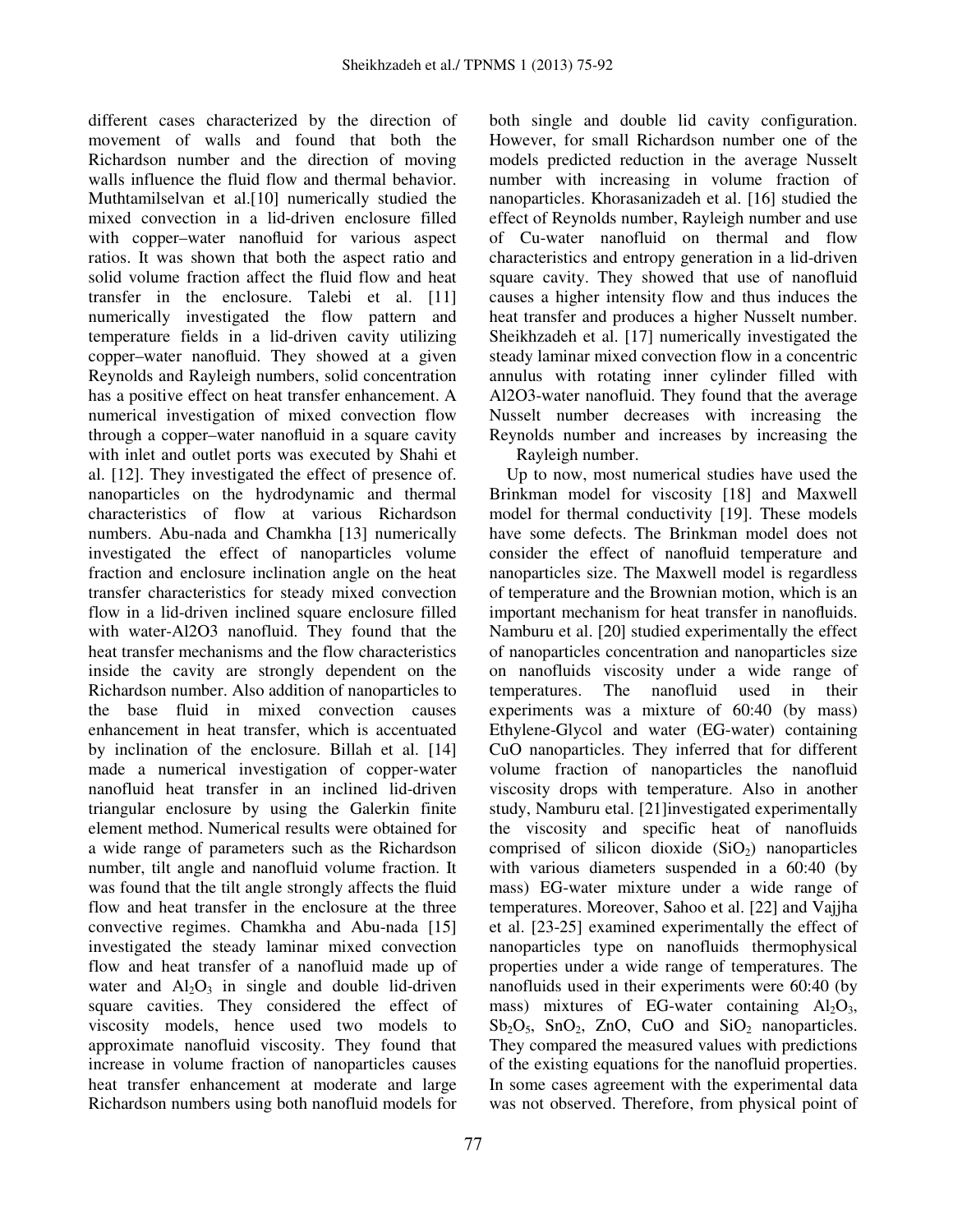view it is evident that the dependence of nanofluid properties on temperature is very important and must be taken into account. Abu-Nada and Chamkha [26] studied the natural convection heat transfer characteristics in a differentially-heated enclosure filled with CuO-EG-water nanofluid using different variable thermal conductivity and viscosity models. Their results showed different behaviors (enhancement or deterioration) in the average Nusselt number as the volume fraction of nanoparticles increased, depending on the combination of CuO-EG-water thermal conductivity and viscosity models employed. In another study Abu-Nada et al. [27] investigated the role of nanofluid variable properties in natural convection in differentially heated enclosures and found that properties variations have major effects on the heat transfer rate. Also, they found that at high Rayleigh numbers the Nusselt number was deteriorated due to increased volume fraction of nanoparticles, but for low Rayleigh number an enhancement in heat transfer was registered.

 The only studies presented in the literature for mixed convection of variable properties nanofluid are those of Sheikhzadeh et al. [28] and Mazrouei Sebdani et al. [29]. Sheikhzadeh et al. [28] numerically investigated the laminar mixed convection flow in a lid-driven square enclosure filled with  $Al_2O_3$ -water nanofluid with temperature and nanoparticles concentration dependent conductivity and viscosity. They used various models for thermal conductivity and viscosity and for a constant solid volume fraction obtained different values for average Nusselt number. Also at low Richardson numbers, the average Nusselt number was more sensitive to the viscosity and thermal conductivity models. The geometry of Mazrouei Sebdani et al. [29] was double cold sides downward driven square cavity with a constant temperature heat source on the bottom wall and an insulated top wall. They conducted a numerical investigation for  $Al_2O_3$ -water nanofluid with temperature and nano- particles concentration dependent thermal conductivity and effective viscosity. They used the experimentally based correlation derived by Abu-Nada et al. [27] for nanofluids viscosity and Chon et al. [30] correlation for conductivity. They reported that when the temperature independent models for the viscosity and the conductivity were used heat transfer increased with increase in nanoparticles volume

fraction, for all of Reynolds numbers, Rayleigh numbers and locations of the heater. However, when the Abu-Nada et al. [27] and Chon et al. [30] correlations for the viscosity and the conductivity, respectively, were used, with increase in nanoparticles volume fraction the heat transfer either enhanced or mitigated with respect to that of the base fluid, depending on the Reynolds and Rayleigh numbers.

 The objective of this numerical work is to study the effects of variable properties  $Al_2O_3$ -EG-water nanofluid on the mixed convection characteristics in a lid-driven square enclosure. Unlike [28, 29], all of the thermophysical properties of the nanofluid are considered temperature dependent and the corresponding correlations are all based on experimental results presented in [22-25]. Other than use of EG-water, as the base fluid instead of water used in [28, 29], the base fluid properties themselves are considered temperature dependent. The heat transfer characteristics are evaluated for the Richardson numbers of 0.01–1000 and volume fractions of nanoparticles of 0.0–0.05, whereas Grashof number is kept constant equal to  $10^4$ . To study the significance of properties variations, the results are compared with the cases in which constant properties are used.

# **2. Problem Description**

## **Conditions**

 A schematic view of the cavity considered in the present study is shown in Fig. 1. The length and the height of the cavity are denoted by L and H  $(L = H)$ , respectively.



**Fig. 1.** A schematic diagram of the physical model.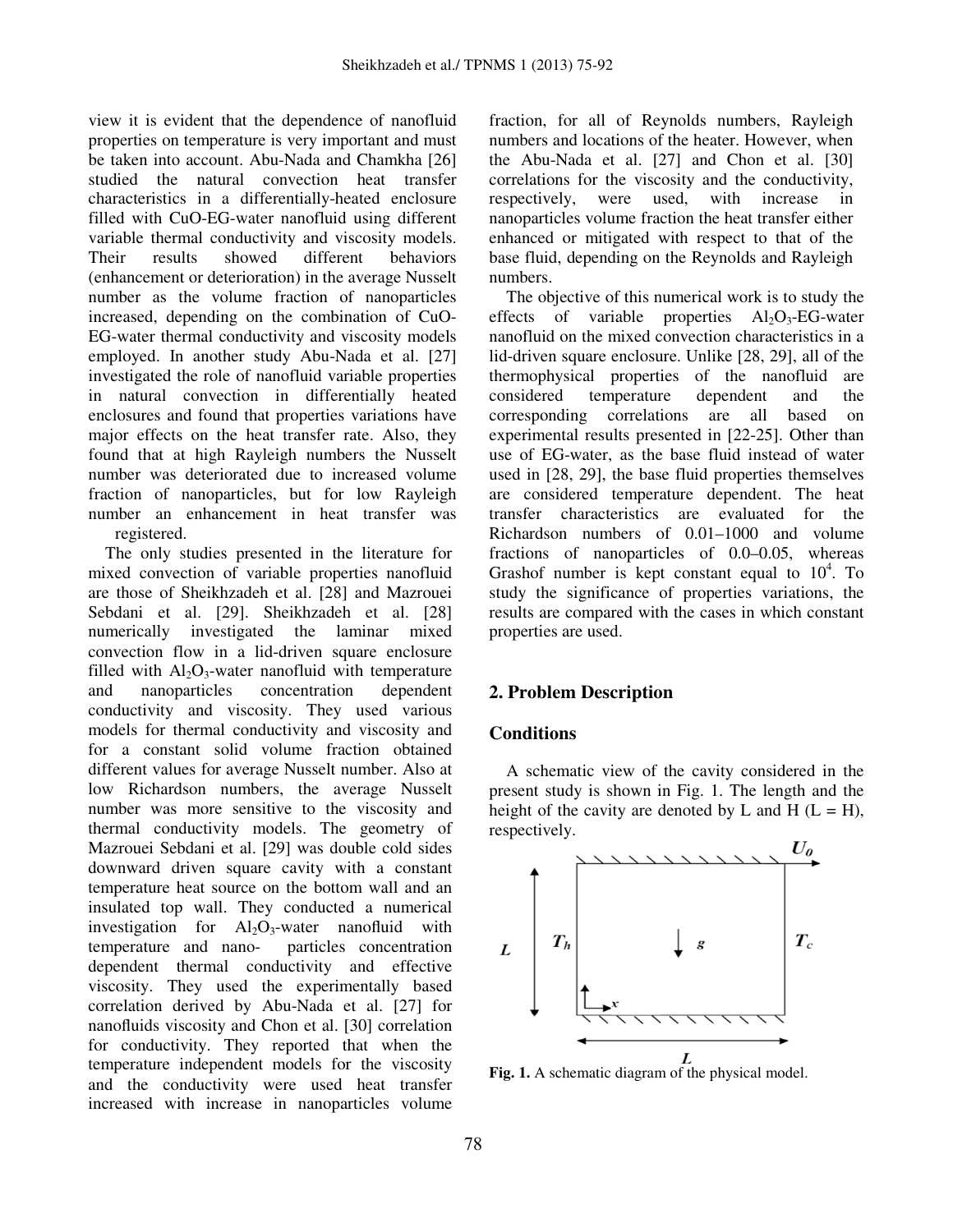The length of the cavity is considered to be 25 mm. The right wall of the cavity is kept at a constant temperature  $(T_C)$  lower than the left hot wall temperature  $(T_H)$ . The top and bottom horizontal walls are insulated and the top wall is moving with a constant speed  $(U_0)$  from left to right. This speed corresponds to the nominated Richardson number. The boundary conditions are:

 $u = v = 0$ ,  $\frac{\partial I}{\partial y} = 0$ ∂  $\int \frac{y}{y} = 0$  at  $0 \le x \le L$  and  $y = 0$ (1a)

$$
u = U_0, v = 0, \quad \frac{\partial T}{\partial y} = 0 \quad \text{at} \quad 0 \le x \le L \tag{1b}
$$

and  $v = H$ 

$$
u = v = 0, T = T_H \text{ at } x = 0 \text{ and}
$$
  
0 \le y \le H \t\t(1c)

$$
u = v = 0, T = T_C \text{ at } x = L \text{ and}
$$
  
0 \le y \le H \tag{1d}

 The nanofluid in the enclosure is a mixture of 60:40 (by weight) EG-water containing  $Al_2O_3$ nanoparticles. The nanofluid is assumed incompressible and the flow is considered twodimensional and laminar. According to [22] the nanofluid exhibits a non-Newtonian behavior at a low temperature range of 238 to 273 K for all volume fractions of nanoparticles, such that it behaves as a Bingham plastic with small yield stress that decreases with decreasing volume fraction of nanoparticles and increases with increasing temperature. However, in the temperature range of 273 to 363 K the nanofluid behaves as a Newtonian fluid. In this study, the simulations are performed in the temperature range of 298 to 314.5 K; so the nanofluid is considered Newtonian. In addition, it is assumed that both the EG-water mixture and nanoparticles are in the thermal equilibrium state and flow with the same velocity. The nanoparticles are

assumed to have uniform shape and size.

## **3. Mathematical formulation**

 The density variation in the body force term of the momentum equation is satisfied by Boussinesq's approximation. The density, viscosity, thermal expansion coefficient, thermal conductivity and the specific heat at constant pressure of the nanofluid are considered variable; all of them change with volume

fraction and temperature of nanoparticles. Under the above assumptions, the governing equations are: Continuity:

$$
\frac{\partial}{\partial x} \left( \rho_{nf} u \right) + \frac{\partial}{\partial y} \left( \rho_{nf} v \right) = 0 \tag{2}
$$

x-momentum equation:

$$
\frac{\partial}{\partial x} \left( \rho_{nf} uu \right) + \frac{\partial}{\partial y} \left( \rho_{nf} vu \right) = -\frac{\partial p}{\partial x} + \frac{\partial}{\partial x} \left( \mu_{nf} \frac{\partial u}{\partial x} \right) + \frac{\partial}{\partial y} \left( \mu_{nf} \frac{\partial u}{\partial y} \right) \n\frac{\partial}{\partial x} \left( \rho_{nf} uu \right) + \frac{\partial}{\partial y} \left( \rho_{nf} vu \right) = -\frac{\partial p}{\partial x} + \frac{\partial}{\partial x} \left( \mu_{nf} \frac{\partial u}{\partial x} \right) + \frac{\partial}{\partial y} \left( \mu_{nf} \frac{\partial u}{\partial y} \right)
$$
\n(3)

y-momentum equation:

$$
\frac{\partial}{\partial x} (\rho_{nf} uv) + \frac{\partial}{\partial y} (\rho_{nf} vv) = -\frac{\partial p}{\partial y} + \n\frac{\partial}{\partial x} (\mu_{nf} \frac{\partial v}{\partial x}) + \frac{\partial}{\partial y} (\mu_{nf} \frac{\partial v}{\partial y}) + \ng(T - T_c)(\rho \beta)_{nf}
$$
\n(4)

Energy equation:

$$
\frac{\partial}{\partial x} \left( \rho_{n f} u T \right) + \frac{\partial}{\partial y} \left( \rho_{n f} v T \right) = \frac{\partial}{\partial x} \left( \frac{k_{n f}}{c_{p_{n f}}} \frac{\partial u}{\partial x} \right) + \frac{\partial}{\partial y} \left( \frac{k_{n f}}{c_{p_{n f}}} \frac{\partial v}{\partial y} \right)
$$
\n(5)

Eqs.  $(2)$ – $(5)$  are converted to the dimensionless forms by definition of the following parameters:

$$
X = x/L, Y = y/L, U = u/U_0,
$$
  
\n
$$
V = v/U_0, \theta = \frac{T - T_C}{T_H - T_C},
$$
  
\n
$$
P = \frac{p}{\rho_{f,0}(U_0)^2}, \quad \rho^* = \frac{\rho_{nf}}{\rho_{f,0}}
$$
  
\n
$$
\mu^* = \frac{\mu_{nf}}{\mu_{f,0}}, \quad k^* = \frac{k_{nf}}{k_{f,0}},
$$
\n(6)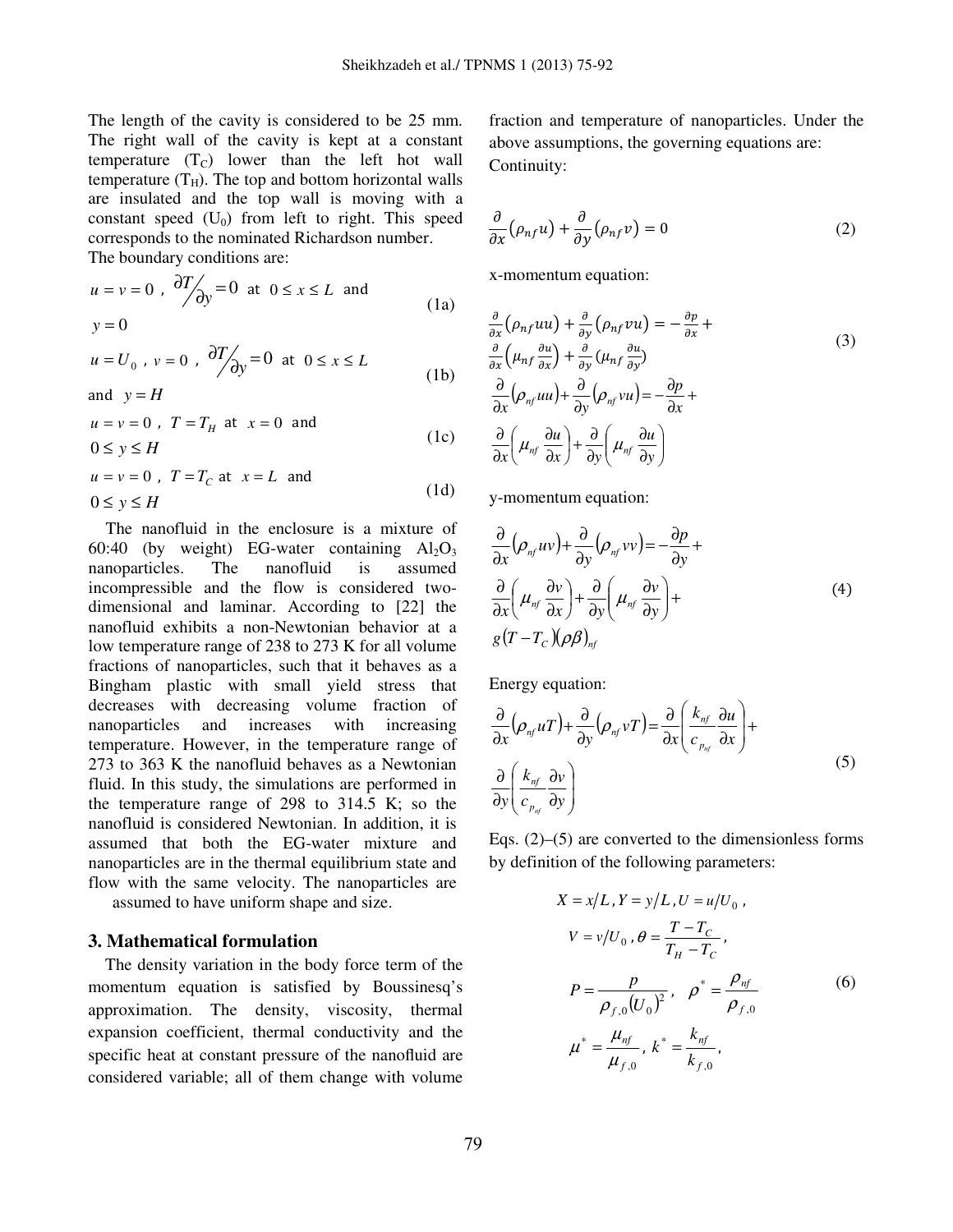$$
c_P^* = \frac{c_{P_{nf}}}{c_{P_{f,0}}}
$$

The dimensionless forms of the governing equations are:

$$
\frac{\partial}{\partial X}(\rho^* U) + \frac{\partial}{\partial Y}(\rho^* V) = 0 \tag{7}
$$
\n
$$
\frac{\partial}{\partial X}(\rho^* U U) + \frac{\partial}{\partial Y}(\rho^* V U) = -\frac{\partial P}{\partial X} + \frac{1}{\rho^2} \left[ \frac{\partial}{\partial Y} \left( \mu^* \frac{\partial U}{\partial Y} \right) + \frac{\partial}{\partial Y} \left( \mu^* \frac{\partial U}{\partial Y} \right) \right]
$$
\n(8)

$$
\frac{\overline{Re_{f,0}}}{\overline{\partial X}} \left[ \overline{\partial X} \left( \mu \overline{\partial X} \right) + \overline{\partial Y} \left( \mu \overline{\partial Y} \right) \right]
$$
\n
$$
\frac{\partial}{\partial X} (\rho^* UV) + \frac{\partial}{\partial Y} (\rho^* V V) = -\frac{\partial P}{\partial Y} + \frac{1}{\overline{\partial Y}} \left[ \frac{\partial}{\partial X} \left( \mu^* \frac{\partial V}{\partial X} \right) + \frac{\partial}{\partial Y} \left( \mu^* \frac{\partial V}{\partial Y} \right) \right] +
$$
\n(9)

$$
Ri_{f,0} \rho^* \beta^* \theta
$$
  
\n
$$
\frac{\partial}{\partial X} \left( \rho^* U \theta \right) + \frac{\partial}{\partial Y} \left( \rho^* V \theta \right) = \frac{1}{Re_{f,0} Pr_{f,0}}
$$
  
\n
$$
\left[ \frac{\partial}{\partial X} \left( \frac{k^*}{c^*} \frac{\partial U}{\partial X} \right) + \frac{\partial}{\partial Y} \left( \frac{k^*}{c^*} \frac{\partial V}{\partial Y} \right) \right]
$$
\n(10)

where the Reynolds, Richardson, Grashof and Prandtl numbers, respectively, are:

$$
Re_{f,0} = \frac{\rho_{f,0} U_0 L}{\mu_{f,0}}, \quad Ri_{f,0} = \frac{Gr_{f,0}}{Re_{f,0}^2},
$$
  

$$
Gr_{f,0} = \frac{g\beta_{f,0} (T_H - T_C)L^3}{v_{f,0}^2}, \quad Pr_{f,0} = \frac{v_{f,0}}{\alpha_{f,0}}
$$
(11)

The boundary conditions in the dimensionless form are:

$$
U = V = 0, \frac{\partial \theta}{\partial X} = 0 \text{ at } 0 \le X \le 1
$$
  
and  $Y = 0$  (12a)

$$
U = 1, V = 0, \frac{\partial \theta}{\partial X} = 0 \text{ at}
$$
  
0 < X < 1 and Y = 1 (12b)

$$
U \le X \le 1
$$
 and  $T = 1$   
 $U = V = 0$ ,  $\theta = 1$  at  $X = 0$  and (12c)

$$
0 \le Y \le 1
$$
  
\n
$$
U = V = 0, \ \theta = 0 \text{ at } X = 1 \text{ and}
$$
  
\n
$$
0 \le Y \le 1
$$
 (12d)

The heat transfer coefficient on any y at the hot wall is:

$$
h = \frac{-k_{nf} \frac{\partial T}{\partial x}|_{x=0}}{(T_H - T_C)}
$$
(13)

and the local Nusselt number is:

$$
Nu = \frac{hL}{k_f} \tag{14}
$$

Substituting Eq. (13) into Eq. (14) and using the dimensionless quantities, the local Nusselt number along the left wall becomes:

$$
Nu = -\left(\frac{k_{nf}}{k_{f,0}}\right)\frac{\partial \theta}{\partial X}\Big|_{X=0}
$$
\n(15)

where  $k_{\text{nf}}$  is calculated using Eq. (22) in the constant properties cases and is calculated using Eq. (25) in variable properties cases. Finally, the average Nusselt number is determined from:

$$
Nu_{avg} = \int_{0}^{1} NudY
$$
 (16)

#### **4.Thermophysical properties of nanofluids**

The aim of this work is examination of heat transfer characteristics of the  $Al_2O_3$ -EG-water nanofluid using models for variable properties with temperature. However, to show the importance of properties variations the results are compared with those of constant properties models. In this section both variable and constant properties models used in this study are introduced.

#### **4.1. Constant properties models**

The effective density of nanofluids, validated experimentally for  $Al_2O_3$ -water nanofluid by Pak and Cho [31], is given by:

$$
\rho_{nf} = \phi \rho_p + (1 - \phi) \rho_f \tag{17}
$$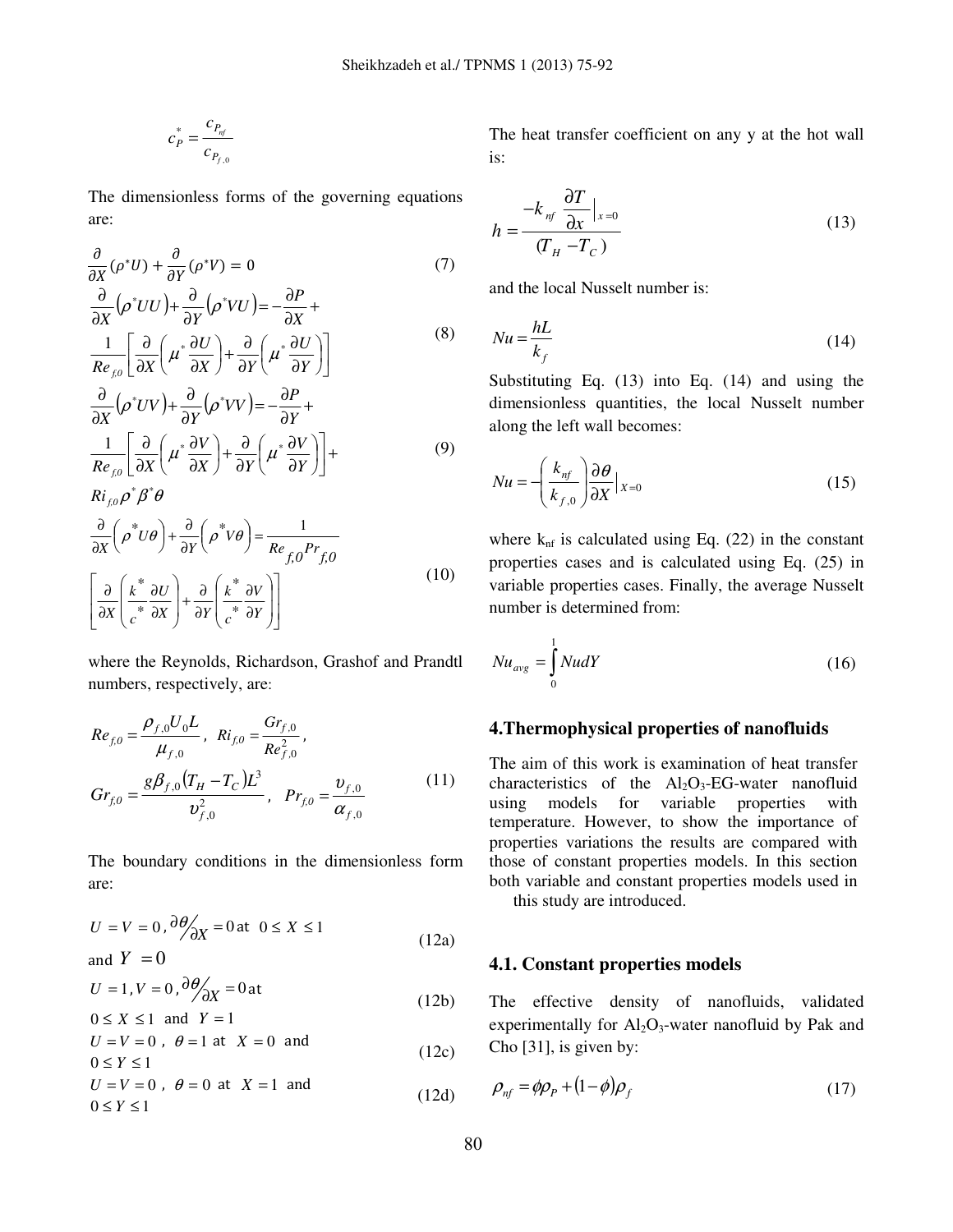The specific heat and thermal expansion coefficient of nanofluids proposed by [31], respectively, are given by:

$$
(\rho c_p)_{n f} = \phi(\rho c_p)_{P} + (1 - \phi)(\rho c_p)_{f}
$$
 (18)

$$
(\rho \beta)_{nf} = \phi(\rho \beta)_P + (1 - \phi)(\rho \beta)_f \tag{19}
$$

The nanofluid viscosity is estimated by the correlation developed by Brinkman [18] as:

$$
\mu_{nf} = \frac{\mu_f}{(1-\phi)^{2.5}}
$$
\n(20)

For thermal conductivity of nanofluids numerous theoretical studies have been conducted dating back to the classical work of Maxwell. Maxwell's model states that the effective thermal conductivity of a nanofluid depends on the thermal conductivity of both nanoparticles and the base fluid as well as the volume fraction of nanoparticles. Accordingly, the effective thermal conductivity, given by Wang et al. [19], is:

$$
k_{nf,Maxwell} = \frac{k_p + 2k_f - 2\phi(k_f - k_p)}{k_p + 2k_f + \phi(k_f - k_p)} k_f
$$
 (21)

For the EG-water mixture:

$$
\rho_f = \xi \rho_{EG} + (1 - \xi) \rho_w \tag{22a}
$$

$$
(\rho \eta)_f = \xi(\rho \eta)_{EG} + (1 - \xi)(\rho \eta)_w \tag{22b}
$$

where  $\eta$  is the thermal expansion coefficient of the EG-water mixture and ξ is Ethylene Glycol volumetric concentration in the mixture and is equal to 0.578 for 60:40 EG-water by mass mixture [32]. The properties of nanoparticles, Ethylene Glycol and water at reference temperature are presented in Table 1.

#### **Table 1**

|  |  | Properties of the $Al_2O_3$ nanoparticles, EG and water at |  |  |
|--|--|------------------------------------------------------------|--|--|
|  |  | reference temperature of 298 K [33].                       |  |  |

| <b>Properties</b>                            | Al <sub>2</sub> O <sub>3</sub> | EG                     | water                 |
|----------------------------------------------|--------------------------------|------------------------|-----------------------|
| $\rho$ (kg.m <sup>-3</sup> )                 | 3970                           | 1114.4                 | 997                   |
| $c_p$ (J.kg <sup>-1</sup> .K <sup>-1</sup> ) | 765                            | 2415                   | 4179                  |
| $\mu$ (Pa.s)                                 |                                | $157\times10^{-4}$     | $8.95 \times 10^{-4}$ |
| $\beta$ (K <sup>-1</sup> )                   | 0.846                          | $27.61 \times 10^{-5}$ | $22\times10^{-5}$     |
| $k$ (W.m <sup>-1</sup> .K <sup>-1</sup> )    | 36                             | 0.252                  | 0.613                 |

#### **4.2. Variable properties models**

As described by Vajjha et al. [25], the best correlation for the density of  $Al_2O_3$  nanoparticles dispersed in 60:40 EG-water mixture is presented by Eq. (17). The variable density of EG-water, as the base fluid, proposed by Vajjha et al. [34] is:

$$
\rho_f = -2.43 \times 10^{-3} T^2 + 0.96216T + 1009.9261 \tag{23}
$$

The specific heat of  $Al_2O_3$ -EG-w nanofluid for 60:40 by mass EG-water mixture given by Vajjha and Das [24] is:

$$
\frac{c_{p,nf}}{c_{p,f}} = \frac{8.911 \times 10^{-4} T + 0.5179 \frac{c_{p,p}}{c_{p,f}}}{0.425 + \phi}
$$
 (24)

Sahoo et al. [22] measured the viscosity of  $Al_2O_3$ -EGwater nanofluid for volume fractions of up to 0.1. For the temperature range of 273 to 363 K, they proposed:

$$
\mu_{nf} = 2.392 \times 10^{-7} \exp\left(\frac{2903}{T} + 12.65\phi\right) \tag{25}
$$

Vajjha and Das [23] measured the thermal conductivity of  $Al_2O_3$ -EG-water nanofluid for 60:40 EG-water mixture. They developed a thermal conductivity model as a two-term function in the temperature range of 298 to 363 K as: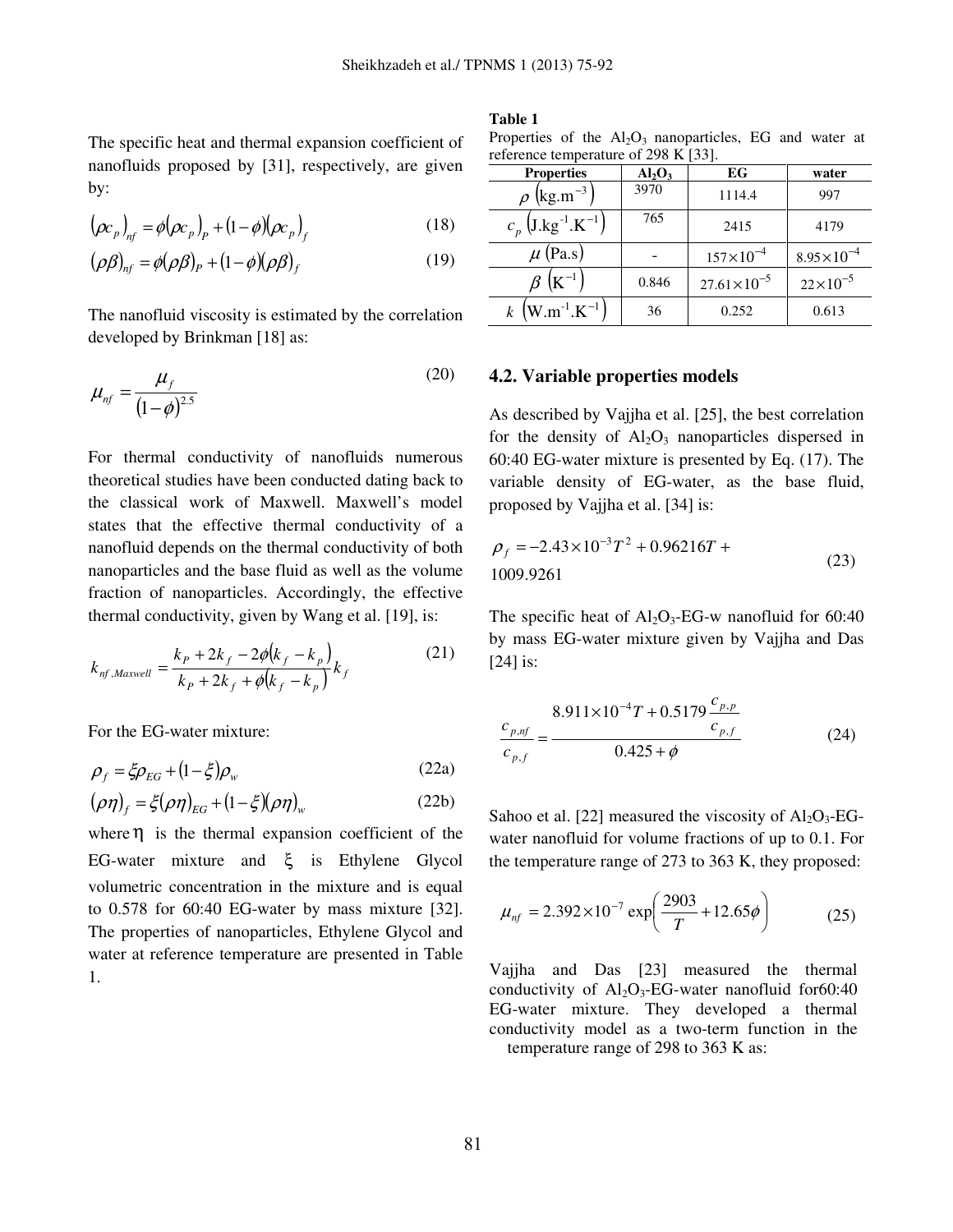$$
k_{nf} = \frac{k_p + 2k_f - 2\phi(k_f - k_p)}{k_p + 2k_f + \phi(k_f - k_p)} k_f +
$$
  

$$
5 \times 10^4 B \phi \rho_f c_{p,f} \sqrt{\frac{\kappa T}{\rho_p d_p}} f(T, \phi)
$$
 (26a)

where  $f(T, \phi)$  is:

$$
f(T, \phi) = (2.8217 \times 10^{-2} \phi + 3.917 \times 10^{-3}) \frac{T}{T_0}
$$
 (26b)  
+ (-3.0669×10<sup>-2</sup>  $\phi$  - 3.91123×10<sup>-3</sup>)

B is fraction of the liquid volume which travels with a particle and for nanofluid comprised of  $Al_2O_3$ nanoparticles is:

$$
B = 8.4407(100\phi)^{-1.07304}
$$
 (26c)

The first term in Eq. (26-a) is called the static part and the second term takes into account the effect of particle size, particle volume fraction, temperature and properties of the base fluid as well as the nanoparticles subjected to Brownian motion.

To the best of our knowledge, there is no correlation for thermal expansion coefficient of  $Al_2O_3$ -EG-water as a function of temperature; thus in this study Eq. (19) has been used as a base to obtain a variable thermal expansion coefficient. For this purpose, the values of density and thermal expansion coefficient of EG and water taken from [33], within the temperature range of 290-320 K, have been curve fitted firstly. The results are:

$$
\rho_{EG} = 4.667 \times 10^{-4} T^3 - 0.4515T^2 + 144.1T
$$
  
-1.408×10<sup>4</sup> (27)

$$
\beta_{EG} = 6.5 \times 10^{-4} \tag{28}
$$

$$
\rho_w = -0.003404T^2 + 1.726T + 785.1\tag{29}
$$

$$
\beta_w = (-0.0610T^2 + 45.9T - 7999) \times 10^{-6}
$$
\n(30)

Then the thermal expansion coefficient of the EGwater mixture has been obtained using Eq. (22-b). Finally, by substituting the results in Eq. (19) the thermal expansion coefficient of nanofluid has been obtained as:

$$
(\rho \beta)_f = 0.578 \times [(4.667 \times 10^{-4}T^3 - 0.4515T^2 + 144.1T - 1.408 \times 10^4) \times (6.5 \times 10^{-4})]EG + 0.422 \times [(-0.003404T^2 + 1.726T + 785.1) \times ((-0.0610T^2 + 45.9T - 7999) \times 10^{-6})]_w
$$
\n(31)

The other properties of the base fluid are [34]:

$$
\mu_f = 5.55 \times 10^{-7} \exp\left(\frac{2664}{T}\right)
$$
 (32)

$$
k_f = -3.196 \times 10^{-6} T^2 + 2.512 \times 10^{-3} T
$$
  
- 0.10541 (33)

$$
c_{p,f} = 4.2483T + 1882.4\tag{34}
$$

## **5. Numerical method**

The governing equations have been solved numerically based on the finite volume method using a collocated grid system. Central difference scheme has been used to discretize the diffusion terms, whereas a hybrid scheme (a combination of the central difference scheme and the upwind scheme) has been employed to approximate the convection terms. The SIMPLER-algorithm has been adopted to solve for the pressure and the velocity components. The coupled set of discretized equations have been solved iteratively using the TDMA method [35]. To obtain converged solution an under-relaxation scheme has been employed.

#### **5.1. Validation of the results**

 In order to validate the numerical procedure the geometry and conditions of Talebi et al. [11] have been considered for two particular test cases. The test cases are the mixed convection of water as base fluid and Cu-water nanofluid in a two-dimensional square enclosure. Table 2 and Table 3 show the average Nusselt number on the hot wall for base fluid and nanofluid with  $\phi$ =0.05, respectively, for various Reynolds and Rayleigh numbers obtained by the results of the computer code of this study compared with those of Talebi et al. [11]. It should be noted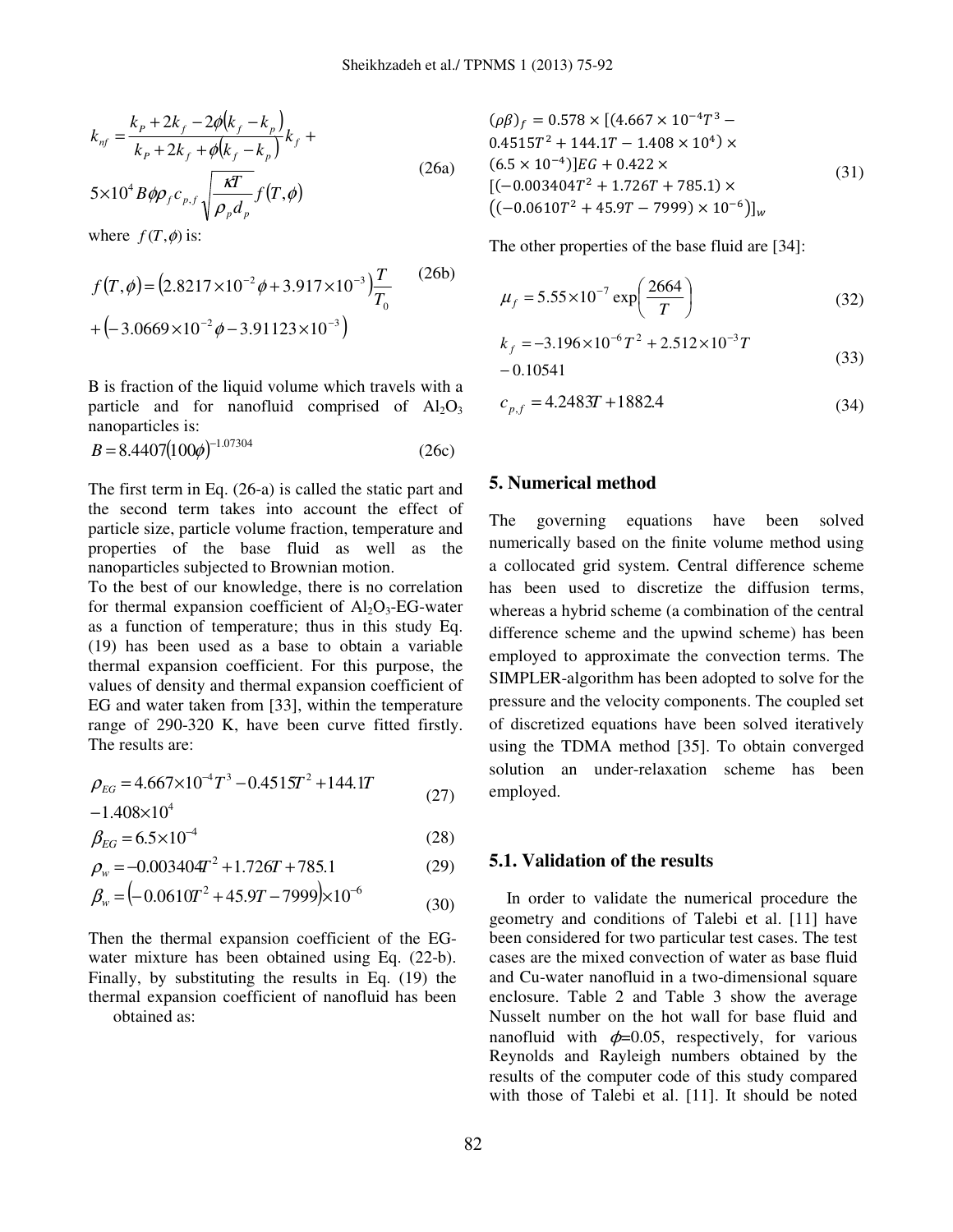that the values for average Nusselt numbers have been picked from related curves in [11] with ultimate care. As seen, for base fluid and the nanofluid with  $\phi$ =0.05 good agreement exist between the average Nusselt numbers obtained in this study and those of Talebi et al. [11].

#### **Table 2**

 $Nu_{ave}$  for the base fluid; comparison with [11] for validation of the numerical results.

| Re  | Ra                   | $Nu_{avg}$<br>(Talebi et al.<br>[11]) | $Nu_{avg}$<br>(Present<br>study) |
|-----|----------------------|---------------------------------------|----------------------------------|
|     | $1.47 \times 10^{4}$ |                                       | 2.85                             |
| 10  | $1.47 \times 10^5$   | 5.9                                   | 6.08                             |
| 100 | $1.47 \times 10^{6}$ | 11.9                                  | 12.72                            |

#### **Table 3**

 $Nu_{ave}$  for the nanofluid with  $\phi$  =0.05; comparison with

[11] for validation of the numerical results.

| Re  | Ra                   | $Nu_{avg}$<br>(Talebi et al.<br>$[11])$ | $Nu_{avg}$<br>(Present<br>study) |
|-----|----------------------|-----------------------------------------|----------------------------------|
|     | $1.47 \times 10^{4}$ | 3.9                                     | 3.98                             |
| 10  | $1.47 \times 10^5$   | 7.9                                     | 8.21                             |
| 100 | $1.47 \times 10^{6}$ | 17.1                                    | 17.05                            |

#### **5.2. Grid independency study**

 To perform grid independent examination, the numerical procedure has been conducted for one of the test cases of this study with different grid resolutions. Table 4 demonstrates the influence of number of grid points on the average Nusselt number. The relative difference of the average Nusselt number for grid system of 181×181 compared with that of  $161\times161$  is less that 0.3%. Therefore, the grid system of 161×161 has been fine enough to obtain accurate results, thus was adopted in all of the subsequent simulations.

**Table 4**  *Nu*<sub>*avg*</sub> for *Gr* =  $10^4$ , *Ri*<sub>*f*,0</sub>=1 and  $\phi$ =0.05 in the mesh refinement study.

| Number of<br>grids | $Nu_{avg}$ |
|--------------------|------------|
| 41×41              | 12.62      |
| 61×61              | 12.24      |
| 81×81              | 11.94      |
| $101 \times 101$   | 11.73      |
| $121 \times 121$   | 11.58      |
| $141\times141$     | 11.48      |
| 161×161            | 11.39      |
| $181\times181$     | 11.36      |

#### **6. Results and discussion**

 In this section, a representative set of graphical results are presented to illustrate the influence of the various physical parameters on heat transfer characteristics of the mixture of 60:40 EG-water containing  $Al_2O_3$  nanoparticles in the square liddriven cavity. For the variable property cases all of the thermophysical properties of the nanofluid and the base fluid have been considered variable. Since the boundary conditions and the thermophysical properties have strong effect on the heat transfer rate, the numerical computations were performed for a range of  $Ri_{f0}$  and  $\phi$  ( $Ri_{f0}$  =0.01–1000 and  $\phi$ =0.0–0.05) but the Grashof number was assumed to be constant  $(Gr=10<sup>4</sup>)$ . It should be noted that the Reynolds number varies with variation of the Richardson number. In this study, the right cold wall temperature has been maintained at 298 K, thus for Grashof number of  $10^4$ and dependent on the properties of the base fluid and the characteristic length of the cavity (25mm) the temperature difference between the hot and cold walls is approximately  $16.5 \degree C$ , hence the hot wall temperature is 314.5 K.

In order to emphasis on the importance of variation of properties with temperature the values of different properties at 298 and 314.5 K (on the right and cold walls) for the case with  $\phi$ =0.05 and  $Ri_{f,0}$ =1 have been presented in Table 5.

As noticed, by increasing the temperature from 298 to 314.5 K the viscosity of nanofluid has decreased almost 38%. Due to dependency of viscosity on temperature and according to the temperature field in the domain there is viscosity distribution across the cavity.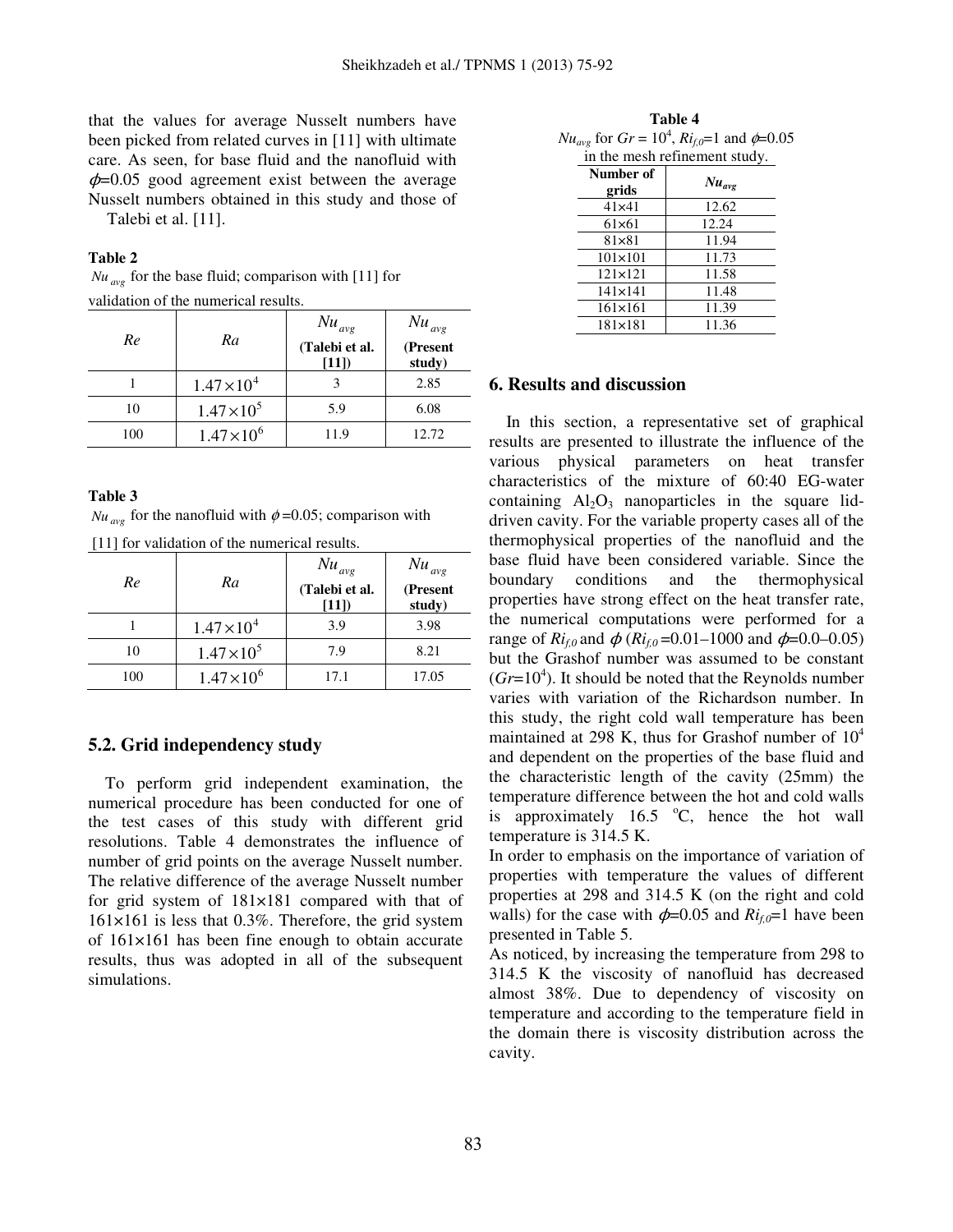**Table 5**  The properties of the nanofluid with  $\phi$ =0.05 and  $Ri_{f,0}$  =1 at the hot and cold temperatures

| <b>Properties</b>                                  | $T_c = 298$ K         | $T_h = 314.5 \text{ K}$ |
|----------------------------------------------------|-----------------------|-------------------------|
| $\rho_{\rm nf}$<br>$\left(\text{kg.m}^{-3}\right)$ | 1225.3                | 1217.6                  |
| $c_{p,nf}$<br>$(J.kg^{-1}.K^{-1})$                 | 2723.9                | 2594.1                  |
| $\mu_{n}$ (Pa.s)                                   | $7.65 \times 10^{-3}$ | $4.74 \times 10^{-3}$   |
| $\beta_{n}$ $(K^{-1})$                             | $4.52 \times 10^{-4}$ | $4.12 \times 10^{-4}$   |
| $k_{nf}$<br>$(w.m^{1}.K^{-1})$                     | 0.4310                | 0.4095                  |



**Fig. 2.** (a) Contour map of the nanofluid viscosity in the cavity. (b) Viscosity of the nanofluid and the base fluid at the midsection of the cavity, both for  $Ri_{f,0}=1$ .

This viscosity distribution is noticed from Fig. 2a for the case with  $\phi$ =0.05 and  $Ri_{f,0}$ =1. Also from Fig. 2b it is noticed that for the nanofluid with  $\phi$ =0.05 and  $Ri_{f,0}=1$  the viscosity of the nanofluid on the midsection line of the cavity  $(Y=0.5)$  is more than that of the base fluid for the same *Rif,0*.

Due to variation of density with temperature, for studying the flow field in the variable cases the term  $\rho \psi$ , called flow strength, is more important than stream function  $(\psi)$ . Fig. 3 presents the contour maps of ρψ at different *Rif,0* for the base fluid and the nanofluid with  $\phi$ =0.05. At  $Ri_{f,0}$ =0.01 and 0.1, for which the forced convection is dominant a relative vacuum zone occurs at the left top corner (see Figs. 3a-b). By increasing *Rif,0*, the Reynolds number decreases, hence the effect of lid-driven and forced convection decreases. At *Rif,0*= 100 and 1000, natural convection is more effective than forced convection and, as can be seen from Fig. 3f, the flow pattern becomes symmetric. The use of nanofluid, even with  $\phi$ =0.05, does not have a major effect on the flow pattern, however augments the flow intensity. The maximum value of the flow strength for the base fluid with  $Ri_{f,0}=0.01$  is 115.02 but for the nanofluid with *Ri*<sub>*f*</sub> $_0$ =0.01 and  $\phi$ =0.05 is 119.83 showing almost 4% enhancement and the maximum values of flow strength at  $Ri_f=1000$  are 176.25 and 188.8 for the base fluid and nanofluid with  $\phi = 0.05$ , respectively, which shows almost 7% enhancement for the nanofluid. The variation of the vertical velocity at the middle of the enclosure for the base fluid and the nanofluid with  $\phi$ =0.05 at different Richardson numbers are shown in Fig. 4. At low  $Ri_{f0}$ =0.01 and 0.1, due to the motion of the lid, the forced convection is dominant so the y-velocity distribution along the middle line of the cavity is unsymmetrical. However, by increasing  $Ri_{f,0}$  to 100 and then 1000 the natural convection becomes dominant, hence symmetry is observed. As shown in Fig. 4, by using the nanofluid with  $\phi$ =0.05 instead of the base fluid, increased viscosity causes the velocity to attenuate, hence the maximum vertical velocity at mid-plane decreases. In Fig. 5 isotherms are shown for the base fluid and the nanofluid with  $\phi$ =0.05 at different Richardson numbers. At low  $Ri_{fo}=0.01$  and 0.1 a thick thermal boundary layer adjacent to the vertical walls exists and a vast region of the cavity is at the same temperature. By decreasing the lid velocity (increasing  $Ri_{f,0}$ ) the natural convection dominates and temperature distribution extends to the whole cavity.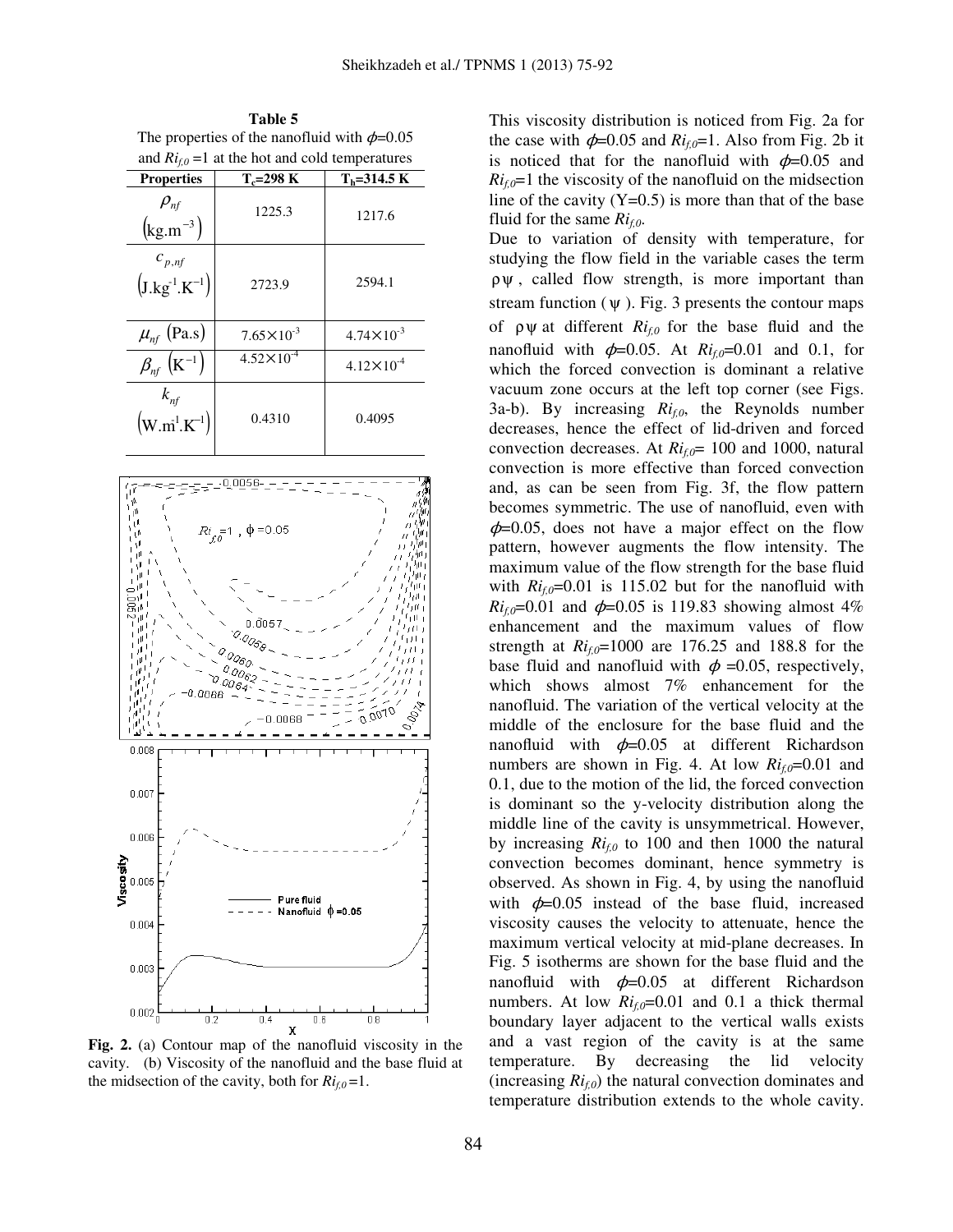Fig. 6 shows the variation of the local Nusselt number (*Nu*) along the hot wallfor base fluid and the nanofluid with  $\phi$  =0.03 and 0.05 and Richardson numbers of 0.01, 0.1, 100 and 1000. The variation of local Nusselt number along the hot wall for the base fluid and the

nanofluid at low *Rif,0* of 0.01 and 0.1 is totally different compared to those of *Rif,0*=100 and 1000.



**Fig. 3.** Flow strength for the nanofluid ( $\phi$  =0.05 dashed lines) and the base fluid (solid lines); a)  $Ri_{f,0}$  =0.01 b)  $Ri_{f,0}$ =0.1 c) *Rif,0* =1 d) *Rif,0*=10 e) *Rif,0*=100 f) *Rif,0*=1000.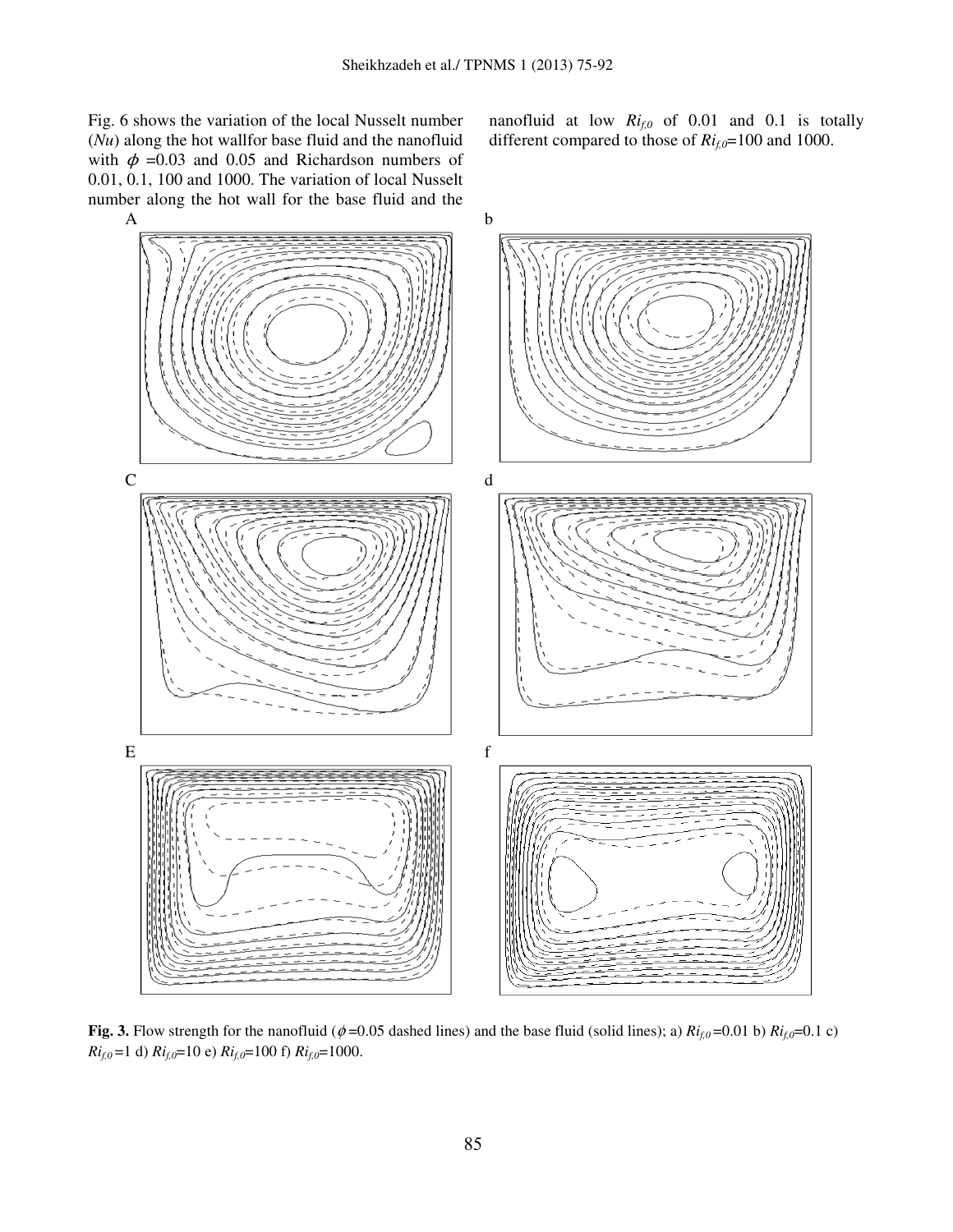At low *Rif,0* the forced convection dominance and noticeable temperature difference between the convective media and the hot wall initially causes increase of *Nu* with Y such that it arrives at its first maximum value at almost  $Y=0.4$ . Then it decreases first but increases again to its highest value at  $Y=1$ . This increase is due to the motion of the lid which causes secondary vortexes at the top left corner of the cavity. However, as *Rif,0* increases the effect of moving lid becomes negligible, hence the natural convection becomes dominant and the *Nu* increases for Y<0.1 but decreases at all higher Y values. The differences observed between the variation of *Nu* with Y for the nanofluid and for the base fluid are related to the variation of viscosity and conductivity of nanofluid with temperature and  $\phi$ . For instance at  $Ri_{f,0}=1000$ , for which natural convection is dominant, due to higher viscosity of the nanofluid compared with the base fluid, the nanofluid *Nu* is lower than that  $A$  b

of base fluid everywhere on the hot wall. Temperature gradient along the hot wall for base fluid and nanofluid with  $\phi$ =0.03 and 0.05 and thermal conductivity ratio versus volume fraction of nanoparticles at  $Ri_{fo}$ =0.01 and 1000 are shown in Fig. 7. These figures are echo of Fig. 6 and explain the reasons for the kind of variation of *Nu* with Y at different  $Ri_{f0}$  values. According to equation (15), the Nusselt number is influenced by temperature gradient at the left hot wall as well as thermal conductivity ratio.



**Fig. 4.** y-velocity at the midsection of the enclosure (Y=0.5) for the nanofluid with  $\phi$ =0.05 and base fluid; a)  $Ri_f = 0.01$  b) *Ri*<sub>*f*,0</sub>=0.1 c) *Ri*<sub>*f*,0</sub>=100 d) *Ri*<sub>*f*,0</sub>=1000.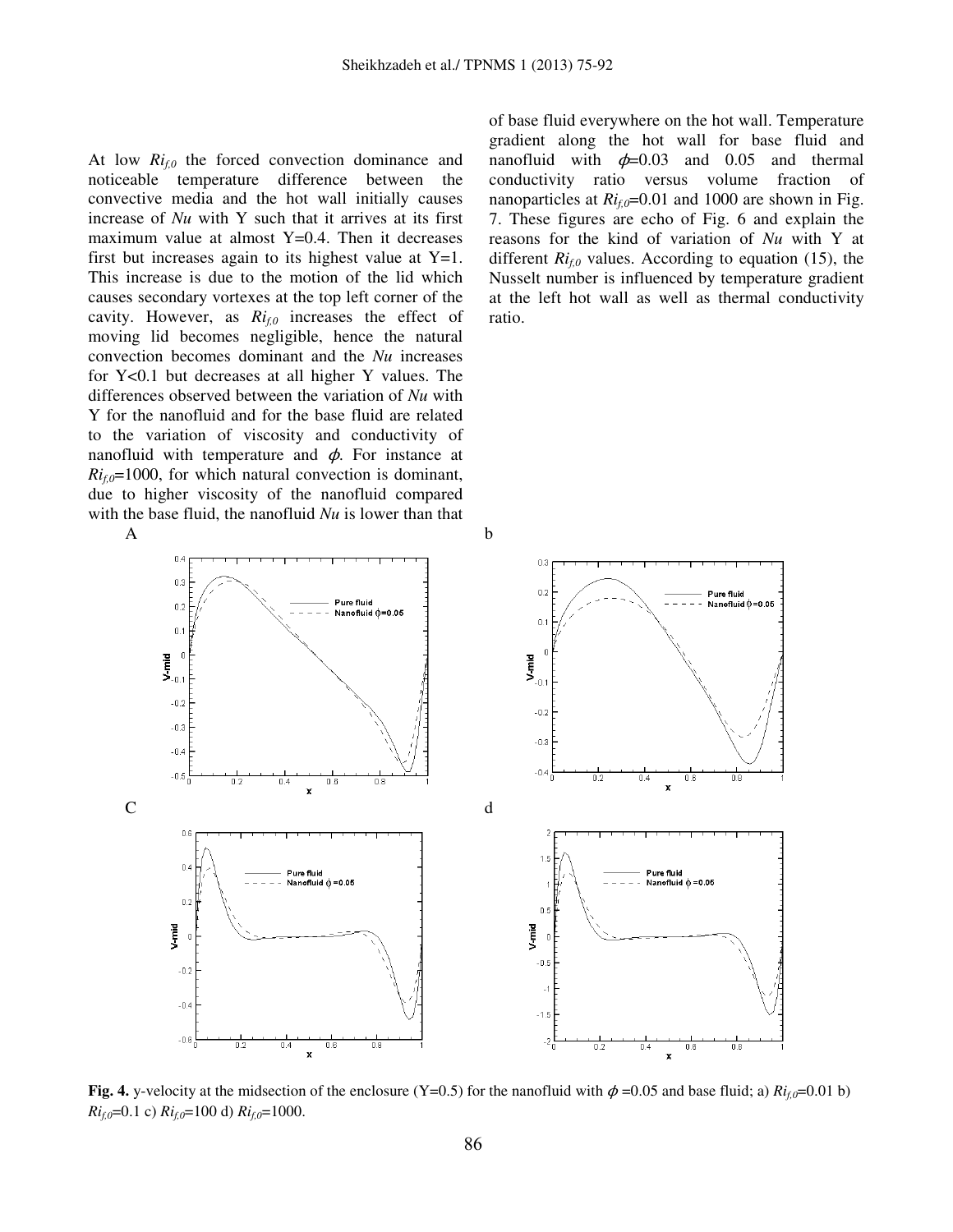For instance for *Rif,0*=1000, the viscosity of the nanofluid increases with increased  $\phi$  and the temperature gradient on the heated wall decreases but the thermal conductivity ratio increases. However, the effect of the temperature gradient decrease is more important, such that for the nanofluid with  $\phi$ =0.05 compared to the base fluid there is 18% increase for thermal conductivity ratio and maximum 28.2% decrease for temperature gradient; thus the maximum *Nu* decreases accordingly. To show the importance of the variation of the properties with temperature the

results obtained using variable properties need to be compared with those of constant properties. It should be noted that the properties in the constant property simulations (given by Eqs. 17-22) have been evaluated at the reference temperature of 298 K.



**Fig. 5.** Isotherms for the nanofluid with  $\phi = 0.05$  and the base fluid. a)  $R_{i}$ <sub>*f*</sub> $=0.01$  b)  $R_{i}$ <sub>*f*</sub> $=0.1$  c)  $R_{i}$ <sub>*f*</sub> $=1$  d)  $R_{i}$ <sub>*f*</sub> $=10$  e)  $R_{i}$ <sub>*f*</sub> $=100$ f)  $Ri_{f,0}=1000$ .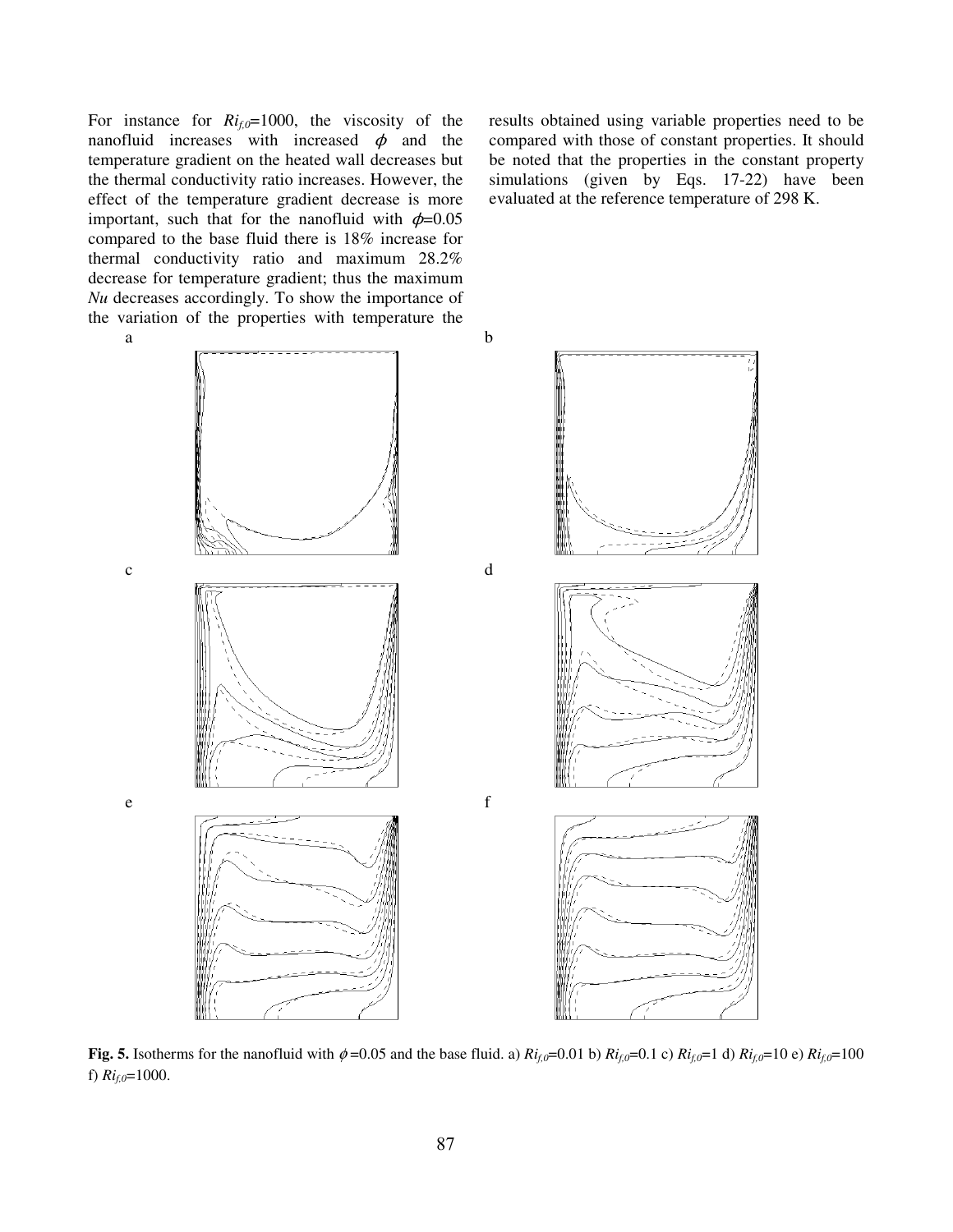

**Fig. 6.** The local Nusselt number along the hot wall for the base fluid and the nanofluid with  $\phi$ =0.03 and 0.05; a)  $R_{i,0}$ =0.01 b)  $Ri_{f,0}$ =0.1 c)  $Ri_{f,0}$ =100 d)  $Ri_{f,0}$ =1000.

The  $Nu_{avg}$  on the hot wall for the constant as well as the variable properties cases are shown in Fig. 8 for Richardson numbers of 0.01–1000. It is seen that at low  $Ri_{f,0}$  of 0.01, 0.1 and 1, by increasing the volume fraction of nanoparticles,  $Nu_{\text{avg}}$  increases in constant and variable properties cases. This is in agreement with the results of Talebi et al. [11] and Abu-nada and Chamkha [13]. However, the rate of *Nu*avg enhancement is linear also is higher when constant properties have been used. Addition of nanoparticles increases the conductivity, the viscosity and the density of the nanofluid. Thus, the nanofluid with  $\phi$ =0.05 is more conductive, more dense and more viscous compared with the base fluid. At low Richardson values, for which the forced convection is dominant, the higher conductivity of the nanofluid enhances heat transfer, despite its higher viscosity. The differences observed between the  $Nu_{avg}$  values in the constant properties cases compared with those of the variable properties cases at any  $\phi$  is related to the fact that in the variable properties cases completely different models have been used for the properties. At high *Rif,0* of 10, 100 and 1000, for which the natural convection is dominant, by increasing the volume fraction of nanoparticles the average Nusselt increases for constant properties cases, similar to what was observed by Ghasemi and Aminossadati [36], but decreases for variable properties cases. This distinction is due to underestimation of viscosity of the nanofluid in the constant properties models (see Fig. 2b) and states the important effects of temperature dependency of thermophysical properties, in particular the viscosity distribution in the domain (see Fig 2a). At higher Richardson values, for which the effect of moving lid is very weak, although the addition of nanoparticles increases conductivity of the nanofluid, the higher viscosity of the nanofluid causes heat transfer decrease.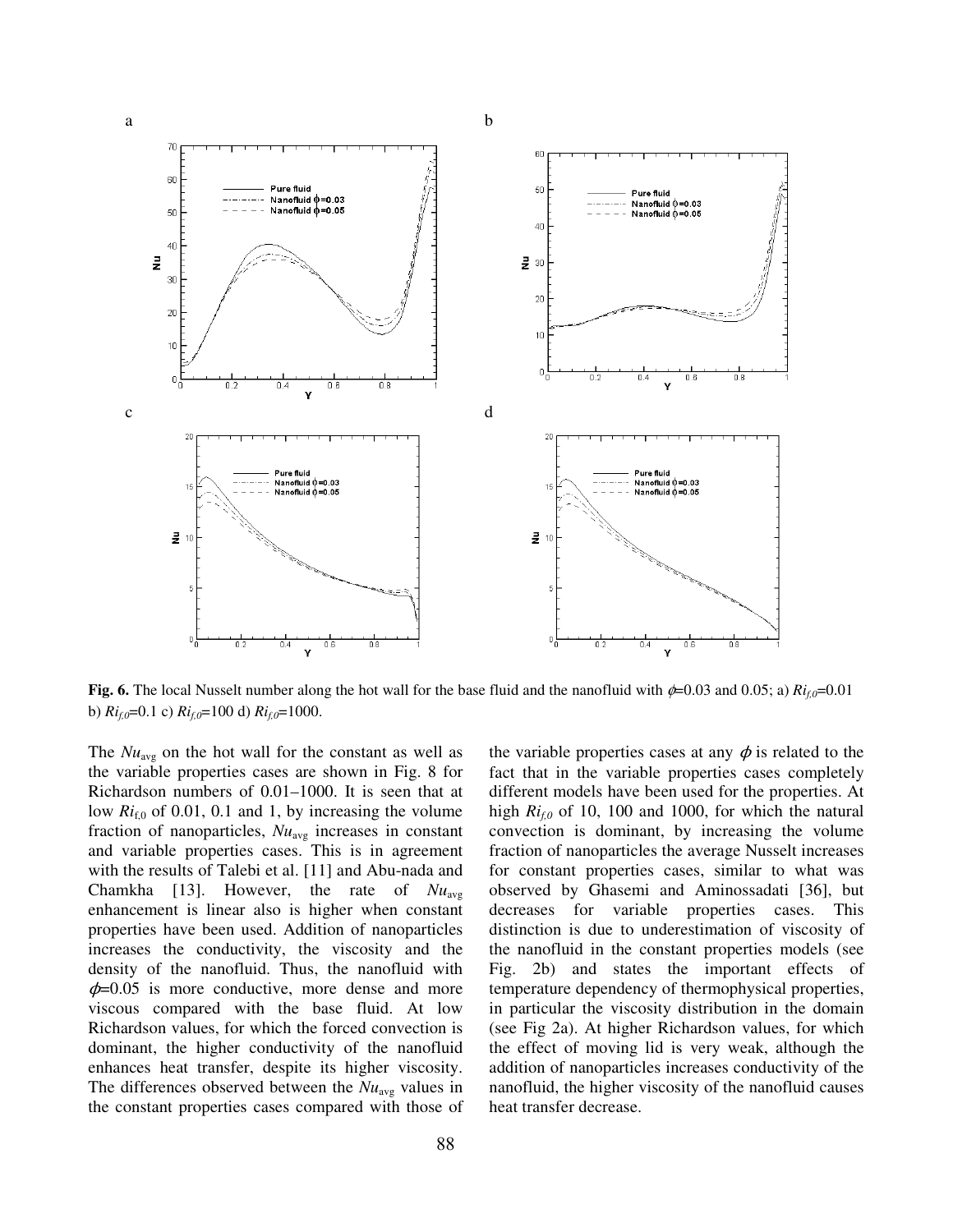

**Fig. 7.** The temperature gradient along the hot wall for the base fluid and the nanofluid and the thermal conductivity ratio; a)  $Ri_{f,0}=0.01$  b)  $Ri_{f,0}=1000$ .

## **7. Conclusions**

The mixed convection of variable properties  $Al_2O_3$ -EG-water nanofluid in a lid-driven enclosure was studied numerically. For constant Grashof number of 10<sup>4</sup> , various nanoparticles volume fractions and Richardson numbers were considered and the flow and temp**e**rature fields as well as heat transfer characteristics were studied. To study the effects of temperature dependent thermophysical properties the heat transfer results for the variable properties cases were compared with those of constant properties cases. It was shown that the changes of the properties influence the flow field as well as the heat transfer characteristics. The Nusselt number is mainly affected by the viscosity and density but the heat transfer predictions are insensitive to the thermal conductivity ratio. For low Richardson numbers (*Rif,0*=0.01, 0.1 and

1) due to driven lid the forced convection is dominant, thus although viscosity increases by increasing the nanoparticles volume fraction the average Nusselt number increases due to high intensity convection of enhanced conductivity nanofluid. However, for high Richardson numbers  $(Ri_{f0}=10, 100$  and 1000) and as the volume fraction of nanoparticles increased the results showed heat transfer enhancement for the constant properties cases but deterioration in heat transfer for the variable properties cases. This distinction is due to underestimation of viscosity of the nanofluid in the constant properties models and states the important effects of temperature dependency of thermophysical properties, in particular the viscosity distribution in the domain.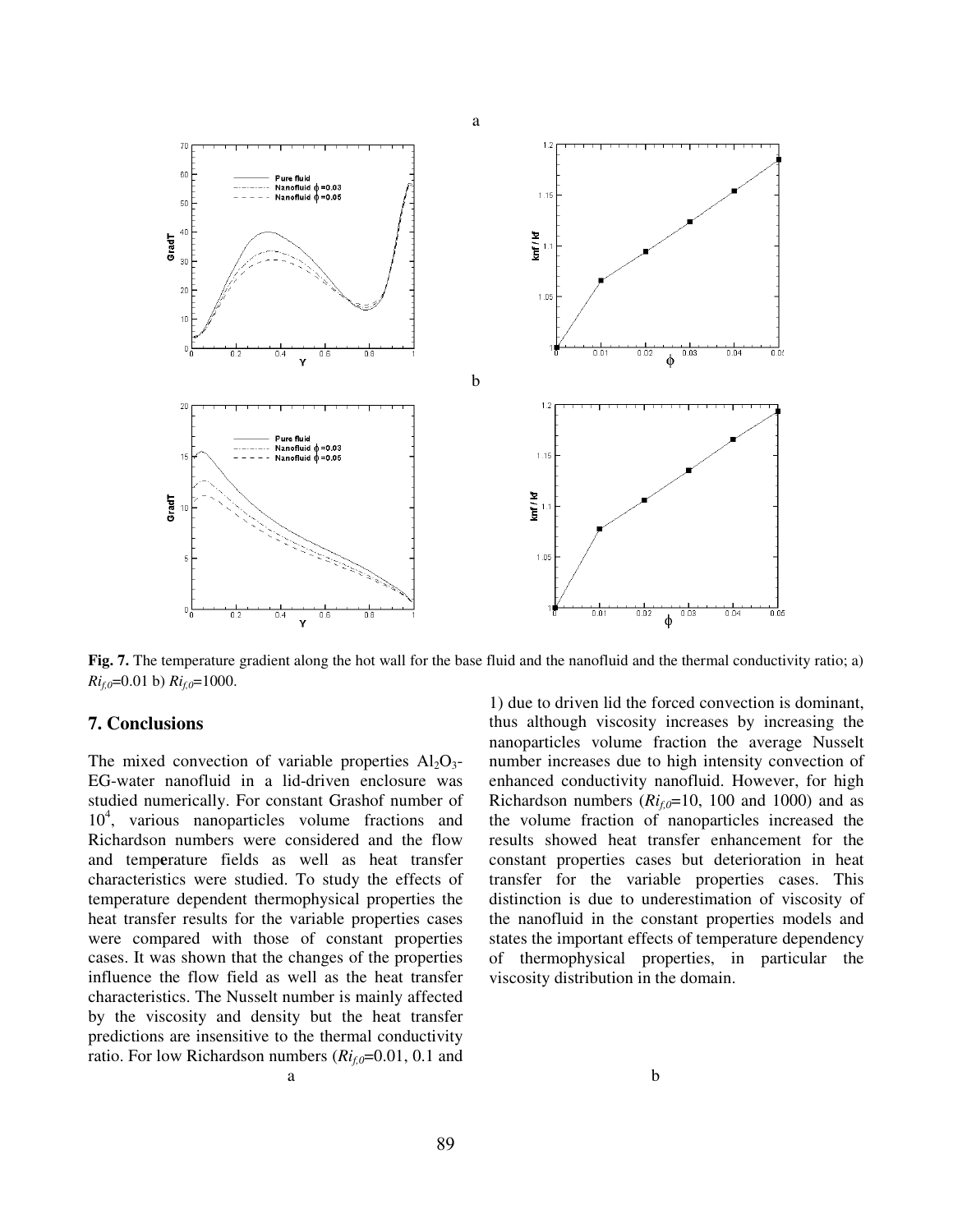

**Fig. 8.** The average Nusselt number for a)  $Ri_{f,0}=0.01$  b)  $Ri_{f,0}=0.1$  c)  $Ri_{f,0}=1$  d)  $Ri_{f,0}=100$  f)  $Ri_{f,0}=1000$ ; comparison between the constant and the variable properties cases.

## **References**

- [1] M.A.R. Sharif, Laminar mixed convection in shallow inclined driven cavities with hot moving lid on top and cooled from bottom, Journal of Applied Thermal Engineering 27 (2007) 1036-1042.
- [2] K.M. Khanafer, A.M. Al-Amiri, I. Pop, Numerical simulation of unsteady mixed convection in a driven cavity, using an externally excited sliding lid, European Journal of Mechanics- B/Fluids 26 (2007) 669-687.
- [3] S. M. Aminossadati, B. Ghasemi, A numerical study of mixed convection in a horizontal channel with a discreet heat source in an open cavity, European Journal of Mechanics- B/Fluids 28 (2009) 590-598.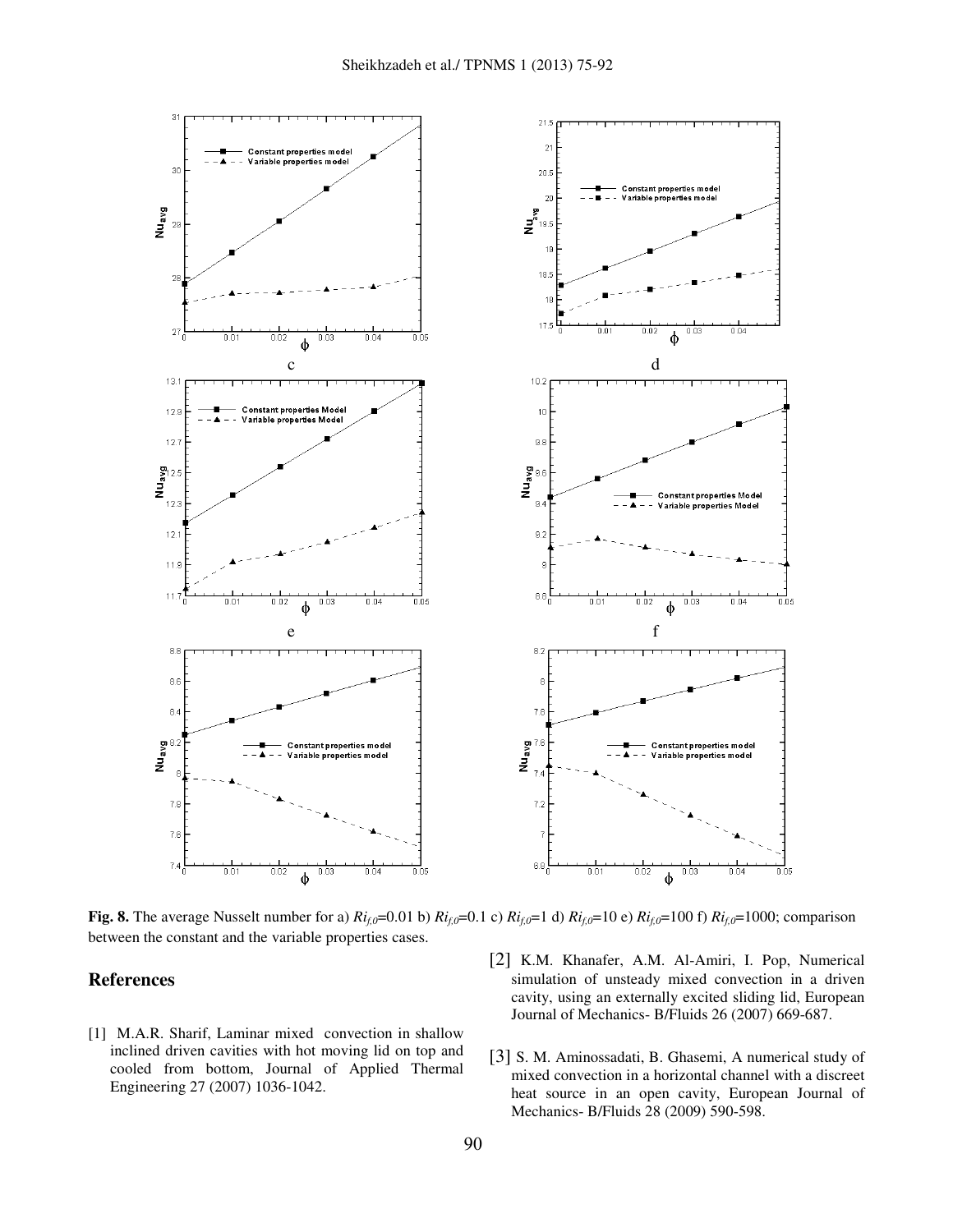- [4] K.Venkatasubbaiah, The effect of buoyancy on the stability mixed convection flow over a horizontal plate, European Journal of Mechanics - B/Fluids 30 (2011) 526-533.
- [5] X.Q. Wang, A.S. Mujumdar, Heat transfer characteristics of nanofluids: a review, International Journal of Thermal Science 46 (2007) 1-19.
- [6] J. Choi, Y. Zhang, Numerical simulation of laminar forced convection heat transfer of  $Al_2O_3$ -water nanofluid in a pipe with return bend, International Journal of Thermal Science 55 (2012) 90-102.
- [7] W. Daungthongsuk, S.Wongwises,A critical review of convective heat transfer of nanofluids, Renewable & Sustainable Energy Reviews 11 (2007) 797-817.
- [8] P.K. Namburu, D.K. Das, K.M. Tanguturi, R.S. Vajjha, Numerical study of turbulent flow and heat transfer characteristics of nanofluids considering variable properties, International Journal of Thermal Science 48 (2009) 290-302.
- [9] R.K. Tiwari, M.K. Das, Heat transfer augmentation in a two-sided lid-driven differentially heated square cavity utilizing nanofluids, International Journal of Heat and Mass Transfer 50 (2007) 2002–2018.
- [11] M. Muthtamilselvan, P. Kandaswamy, J. Lee, Heat transfer enhancement of copper\_water nanofluids in a lid-driven enclosure, Communications in Nonlinear Science and Numerical Simulation 15 **(6)** (2009) 1501- 1510.
- [12] M. Shahi, A.H. Mahmoudi, F. Talebi, Numerical study of mixed convective cooling in a square cavity ventilated and partially heated from the below utilizing nanofluid, International Communications in Heat and Mass Transfer 37 (2010) 201–213.
- [13] E. Abu-nada, A. J. Chamkha, Mixed convection flow in a lid-driven inclined enclosure filled with a nanofluid, European Journal of Mechanics - B/Fluids 29 (2010) 472-482.
- [14] M. M. Billah, M. M. Rahman, M. Shahabuddin, A. K. Azad, Heat transfer enhancement of Copper-water nanofluids in an inclined lid-driven triangular enclosure, Journal of Scientific Research 3 **(2)** (2011) 525-538.
- [15] A. J. Chamkha, E. Abu-nada, Mixed convection flow in single- and double-lid driven square cavities filled with water-Al2O3 nanofluid: Effect of viscosity models, European Journal of Mechanics - B/Fluids 36 (2012) 82- 96.
- [16] H. Khorasanizadeh, M. Nikfar, J. Amani, Entropy generation of Cu-water nanofluid mixed convection in a cavity, European Journal of Mechanics - B/Fluids 37 (2013) 143-152.
- [17] G. A. Sheikhzadeh, H. Teimouri, M. Mahmoodi, Numerical study of mixed convection of nanofluid in a concentric annulus with rotating inner cylinder, Transport Phenomena in Nano and Micro Scales 1 (2013) 26-36.
- [19] X. Wang, X. Xu, S.U.S. Choi, Thermal conductivity of nanoparticle–fluid mixture, Journal of Thermophysics and Heat Transfer 13 (1999) 474–480.
- [20] P.K. Namburu, D.P. Kulkarni, D. Misra, D.K. Das, Viscosity of copper oxide nanoparticles dispersed in ethylene glycol and water mixture, Experimental Thermal and Fluid Science 32 (2007) 397-402.
- [21] P.K. Namburu, D.P. Kulkarni, A. Dandekar, D.K. Das, Experimental investigation of viscosity and specific heat of silicon dioxide nanofluids, Micro Nano Letters 2 (2007) 67-71.
- [22] B.C. Sahoo, R.S. Vajjha, R. Ganguli, G.A. Chukwu, D.K. Das, Determination of rheological behavior of aluminum oxide nanofluid and development of new viscosity correlations, Petroleum Science and Technology 27 (2009) 1757-1770.
- [23] R.S. Vajjha, D.K. Das, Experimental determination of thermal conductivity of three nanofluids and development of new correlations, International Journal of Heat and Mass Transfer 52 (2009) 4675-4682.
- [24] R.S. Vajjha, D.K. Das, Specific heat measurement of three nanofluids and development of new correlations, International Journal of Heat and Mass Transfer 131 (2009) 1-7.
- [25] R.S. Vajjha, D.K. Das, B.M. Mahagaonkar, Density measurement of different nanofluids and their comparison with theory, Petroleum Science and Technology 27 (2009) 612-624.
- [26] E. Abu-Nada, A.J. Chamkha, Effect of nanofluid variable properties on natural convection in enclosures filled with a CuO-EG-Water nanofluid, International Journal of Thermal Science 49 (2010) 2339-2352.
- [27] E. Abu-Nada, Z. Masoud, H.F. Oztop, A. Campo, Effect of nanofluid variable properties on natural convection in enclosures, International Journal of Thermal Science 49 (2010) 479-491.